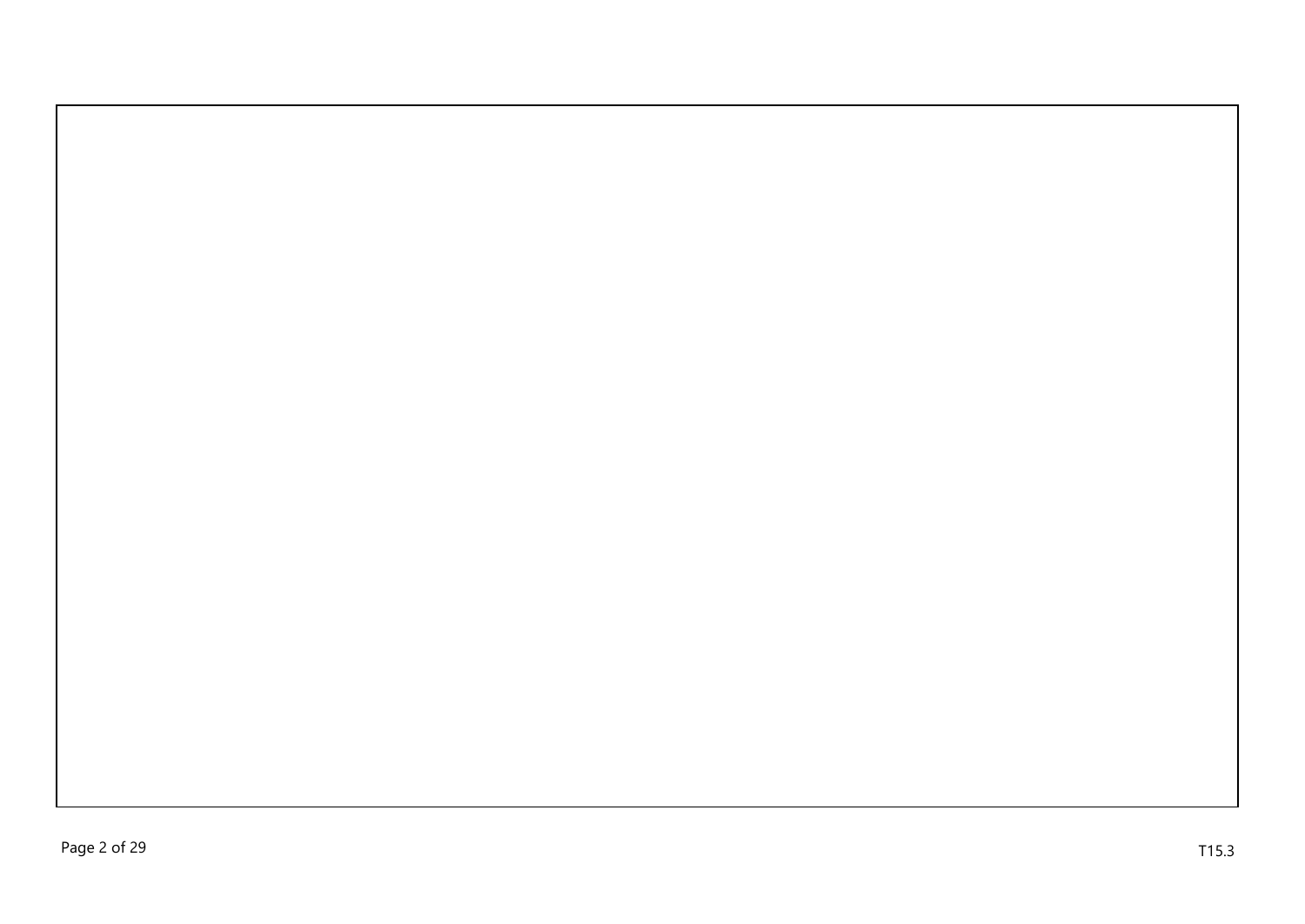| #              | Island | House Name         | Name                   | Sex | National ID | ، ه ، ره<br>مر: برگ                                                                                 | ىئرىتر                                                   |
|----------------|--------|--------------------|------------------------|-----|-------------|-----------------------------------------------------------------------------------------------------|----------------------------------------------------------|
| Male'          |        |                    |                        |     |             |                                                                                                     |                                                          |
| $\vert$ 1      | Male'  | M. Alifas          | Ali Faisal             | M   | A038144     | د · م <i>زود</i> م                                                                                  | ړې زړېږ                                                  |
| 2              | Male'  | M. Alifas          | Mohamed Fayed Faisal   | M   | A347389     | <sub>و: م</sub> رّمورٌ مـْ                                                                          | ورودو ومرثر ورجوع                                        |
| $\vert$ 3      | Male'  | M. Alihandhu       | Hassan Shifau          | M   | A046347     | د ۱۰ م <i>رکور ک</i> لوم                                                                            | يركسكر المحوق                                            |
| $\vert 4$      | Male'  | M. Alihandhu       | Fathimath Izz Shifau   | F   | A160357     | ە سىم ئىرىكىسى قىل                                                                                  | وٌ وَ وَ وَ وَ وَ وَ                                     |
| $\overline{5}$ | Male'  | M. Alihandhuvaruge | Ahmed Shujau           | M   | A050333     | و٠ ړورسرچروبر                                                                                       | ر ٥ ر ۶ د ۶ و ۶<br>د بر <del>د</del> تر شوقے ۹           |
| $\overline{6}$ | Male'  | M. Alihandhuvaruge | Fathimath Munal Shujau | F   | A099323     | و٠ مُروِرَ سِهْرُوَ مِرْدَ                                                                          | و و د و و د و و و و                                      |
| $\vert$ 7      | Male'  | M. Alihandhuvaruge | Mohamed Musad Shujau   | M   | A099324     | و٠ مکورکسونوکوبوی                                                                                   | ور ه ر و به و د و و و و و<br>تربر برتر تر سربرتر شوتح بر |
| 8              | Male'  | M. Awsome Lilly    | Abdul Hameed           | M   | A095046     | ه . چې کشو مومو                                                                                     | ړ ه د ور <sub>چ</sub> تر                                 |
| 9              | Male'  | M. Awsome Lilly    | Hussain Hameed         | M   | A141706     | د. چې کرو وو                                                                                        | يز ستهر شه الكرج من                                      |
| 10             | Male'  | M. Awsome Lilly    | Ibrahim Hameed         | M   | A166743     | - جي مسكرة المحرمة المعنى                                                                           | رەنزىر ئىچ                                               |
| 11             | Male'  | M. Awsome Lilly    | Hassan Hameed          | M   | A166958     | د . چې کرې وو                                                                                       | ىرىكىش برىچە                                             |
| 12             | Male'  | M. Awsome Lilly    | Mohamed Hameed         | M   | A333225     | د. هم خو دو                                                                                         | ورەرو بەرە                                               |
| 13             | Male'  | M. Awsome Lilly    | Jannath Hameed         | F   | A344706     | ا د . هم شو . د و .                                                                                 | يە ھەر ئەر ئەر                                           |
| 14             | Male'  | M. Awsome Lilly    | Fathimath Jeena Hameed | F   | A344707     | - مې مره لومړ                                                                                       | ژوځو پېژبېږ                                              |
| 15             | Male'  | M. Awsome Lilly    | Fazeel Hameed          | M   | A366729     | د. چې کوي وو                                                                                        | تزحوه التاريخر                                           |
| 16             | Male'  | M. Awsome Lilly    | Faisal Hameed          | M   | A393898     | د . م. سکو دو                                                                                       | تەرىبىق بەرلىر                                           |
| 17             | Male'  | M. Bahrain         | Fathimath Manike       | F   | A067497     | و . ځه دی ه                                                                                         | ۇ بەر دى <sub>رى</sub> رى                                |
| 18             | Male'  | M. Beach Side      | Ahmed Hameez           | M   | A000972     | وسي وهم يسكرونا                                                                                     | د مرحد حرج ح                                             |
| 19             | Male'  | M. Beach Side      | Hussain Hameez         | M   | A032499     | ح مي محمود محمد مع المحمد المحمد المحمد المحمد المحمد المحمد المحمد المحمد المحمد المحمد المحمد الم | جاسكمر بكرام كالمرجاج                                    |
| 20             | Male'  | M. Beach Side      | Mohamed Hameez         | M   | A049647     | و. ھەجمەسىمدە                                                                                       | ورەرو رو                                                 |
| 21             | Male'  | M. Beach Side      | Mohamed Rizwee         | M   | A055540     | و. ھەجمەسىمدە                                                                                       | ورەرو برجم                                               |
| 22             | Male'  | M. Beach Side      | ALI HAMEEZ             | M   | A055541     | و. ھەجمەسىمدە                                                                                       | ړې رې                                                    |
| 23             | Male'  | M. Beach Side      | Zuneyra Hameez         | F   | A067699     | $\frac{1}{2}$                                                                                       | تم سَمَد سَنَ سَرْحٍ مِجْ                                |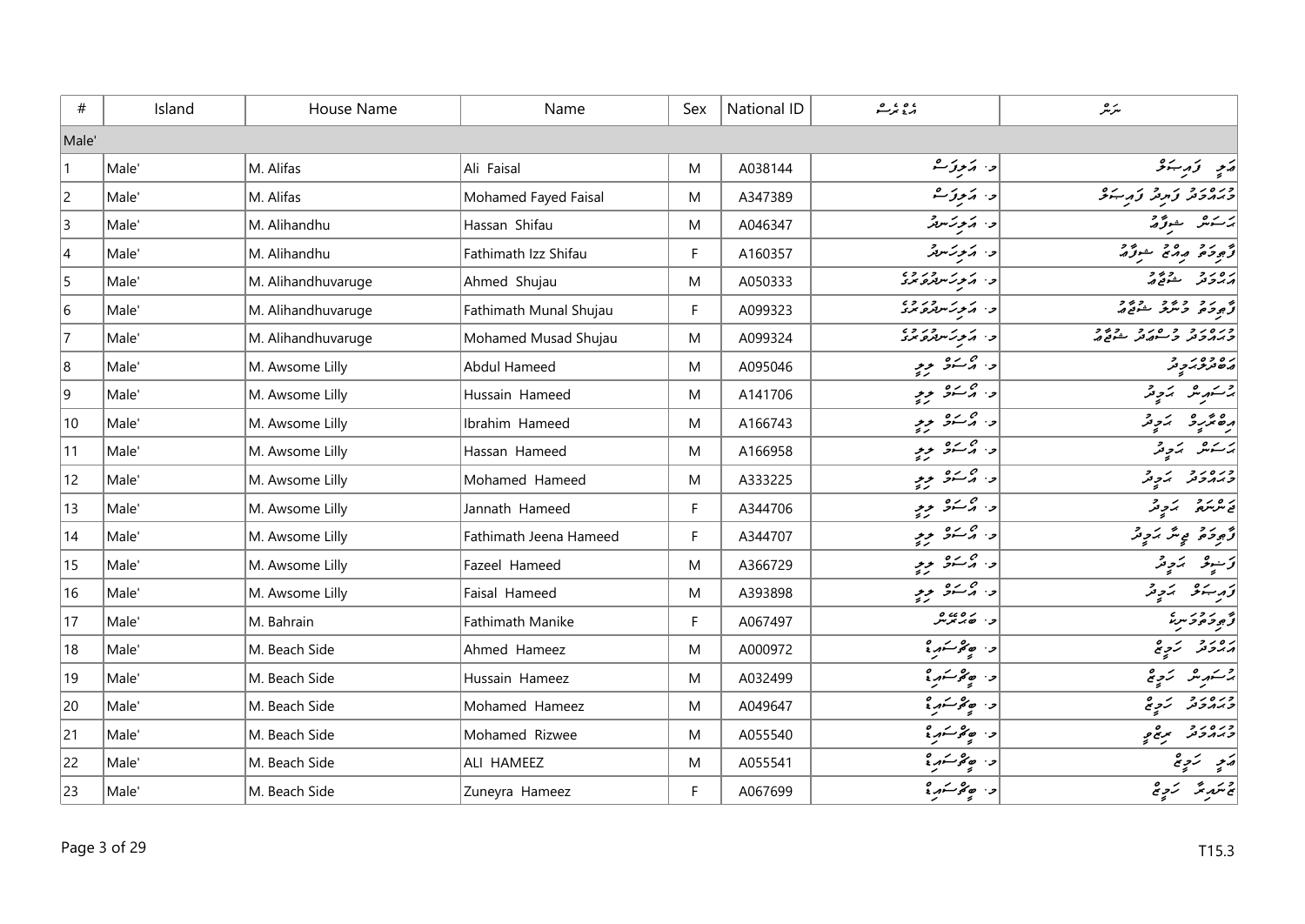| 24 | Male' | M. Beach Side             | Fathimath Razma        | F         | A151511 | ح مع محمد مسكور في                                                                                                                                                                                                                                                                                                             | أوجوحهم بمنحر                               |
|----|-------|---------------------------|------------------------|-----------|---------|--------------------------------------------------------------------------------------------------------------------------------------------------------------------------------------------------------------------------------------------------------------------------------------------------------------------------------|---------------------------------------------|
| 25 | Male' | M. Beach Side             | <b>ISMAIL RILWAN</b>   | M         | A152685 | ح موسم مسكور محمد المحمد المحمد المحمد المحمد المحمد المحمد المحمد المحمد المحمد المحمد المحمد المحمد                                                                                                                                                                                                                          | ر عۇرو بېشۇش                                |
| 26 | Male' | M. Beach Side             | Aishath Razna          | F         | A372185 | د· ھگوسکوچ                                                                                                                                                                                                                                                                                                                     | قەرشكە ئىسى ئىگە                            |
| 27 | Male' | M. Blue Screen            | Mohamed Dhunyaz        | M         | A036033 | د معزم سرم پر پر<br>رهند سرم پر پر                                                                                                                                                                                                                                                                                             | و ر ه ر د<br>تر پر تر تر<br>و ۵ پر د<br>ترس |
| 28 | Male' | M. Blue Screen            | Aminath Neelma         | F         | A036048 | و . 20 مئار مار مار محمد میں محمد اللہ اللہ علاقت اللہ علاقت اللہ علاقت اللہ علاقت اللہ علاقت اللہ علاقت اللہ                                                                                                                                                                                                                  | أرمر وسرة<br>سروتح                          |
| 29 | Male' | M. Blue Screen            | Maimoona Ali           | F         | A036052 | د . ھۆر مەم بوبىر<br>مەھۇر سىرتىرىش                                                                                                                                                                                                                                                                                            | لەردە ئە                                    |
| 30 | Male' | M. Blue Screen            | Adam Rishfan           | M         | A308595 | و . ھۆر شرائع بىر                                                                                                                                                                                                                                                                                                              | أردو برے و                                  |
| 31 | Male' | M. Blue Screen            | Mohamed Shabin Ibrahim | ${\sf M}$ | A332793 | ه معروم دار معرضه                                                                                                                                                                                                                                                                                                              | ورەرو شەھ رەپرد                             |
| 32 | Male' | M. Bright Day             | Zulfa Ibrahim          | F         | A036837 | $\frac{1}{2}$                                                                                                                                                                                                                                                                                                                  | وه ده نړلو                                  |
| 33 | Male' | M. Bright Day             | Fareeda Hussain        | F         | A036930 | $\begin{bmatrix} 16 & 0 & 0 & 0 \\ 0 & 0 & 0 & 0 \\ 0 & 0 & 0 & 0 \\ 0 & 0 & 0 & 0 \\ 0 & 0 & 0 & 0 \\ 0 & 0 & 0 & 0 \\ 0 & 0 & 0 & 0 \\ 0 & 0 & 0 & 0 \\ 0 & 0 & 0 & 0 \\ 0 & 0 & 0 & 0 \\ 0 & 0 & 0 & 0 \\ 0 & 0 & 0 & 0 \\ 0 & 0 & 0 & 0 \\ 0 & 0 & 0 & 0 & 0 \\ 0 & 0 & 0 & 0 & 0 \\ 0 & 0 & 0 & 0 & 0 \\ 0 & 0 & 0 & 0 &$ | ۇ بوقر كەسكەرلىر                            |
| 34 | Male' | M. Bright Day             | Mohamed Imran          | M         | A070583 | $rac{10}{100}$                                                                                                                                                                                                                                                                                                                 | ورەرو مەھرە<br><i>جەمەدىر مە</i> ھرىش       |
| 35 | Male' | M. Bright Day             | ISMAIL HAIKAL          | M         | A123878 | $\frac{1}{2}$                                                                                                                                                                                                                                                                                                                  | ر قۇيۇ ئىرىك                                |
| 36 | Male' | M. Cherry Bell            | Mohamed Hathif         | M         | A046901 | و· كۈمرەگ                                                                                                                                                                                                                                                                                                                      | ورەرو ئەرە                                  |
| 37 | Male' | M. Cherry Bell            | Fathmath Hathif        | F         | A067555 | و٠ گوبره و                                                                                                                                                                                                                                                                                                                     | قەدىق ئىرۇ                                  |
| 38 | Male' | M. Cherry Bell            | Abdulla Hathif         | M         | A073859 | و· كۈمرەگە                                                                                                                                                                                                                                                                                                                     | پره قرالله گړو و                            |
| 39 | Male' | M. Cherry Bell            | Hussain Hathif Naseem  | ${\sf M}$ | A104174 | و· كومړه و                                                                                                                                                                                                                                                                                                                     | ج سەمەھ رقىمۇ سىسوق                         |
| 40 | Male' | M. Cherry Bell            | Hassan Hathif          | M         | A111137 | <sub>و</sub> ، <sub>گونو</sub> ځ و                                                                                                                                                                                                                                                                                             | پرستہ رحموقر                                |
| 41 | Male' | M. Cherry Bell Dhekunubai | Ahmed Moosa            | M         | A039167 | د. کم موضوع موضع موضع                                                                                                                                                                                                                                                                                                          | رەر دەرم<br>مەرىر ت                         |
| 42 | Male' | M. Cherry Bell Dhekunubai | Safiyya Ali            | F         | A039694 | و سي موقوع مردم.                                                                                                                                                                                                                                                                                                               | سكورثر الأمو                                |
| 43 | Male' | M. Cherry Bell Dhekunubai | Abbas Moosa            | M         | A053980 | و . نځ مړه تر تر بره مړه کې                                                                                                                                                                                                                                                                                                    | رەپچە<br>حر مشر                             |
| 44 | Male' | M. Cherry Bell Dhekunubai | Adam Moosa             | ${\sf M}$ | A056368 | و . نمو موهو موهوم موهوم                                                                                                                                                                                                                                                                                                       | دومثر<br>یو ر ه<br>د تعرو                   |
| 45 | Male' | M. Cherry Bell Dhekunubai | Huda Adam              | F         | A106700 | و به نمو موجود موضور<br>و به نمو موجود موضور                                                                                                                                                                                                                                                                                   | و په موره<br>رتو گمانورو                    |
| 46 | Male' | M. Cherry Bell Dhekunubai | Aishath Reena          | F         | A106701 | و ستم مرده و در مرده د                                                                                                                                                                                                                                                                                                         | و منظمون موسر<br>ا                          |
| 47 | Male' | M. Cherry Bell Dhekunubai | Aminath Haifa Abbas    | F         | A159374 | و · نځې پره ترور سره د .<br>و · نځې پره ترور د سره د                                                                                                                                                                                                                                                                           | הכיתה הגני הסיבים                           |
| 48 | Male' | M. Cherry Bell Dhekunubai | Mohamed Hamdhan Abbas  | M         | A159375 | و به نمو موفر موضور<br>د به نمو موفر موضور                                                                                                                                                                                                                                                                                     | כנסגב גם גם גם כי<br>כגובבת גבתית גופי      |
| 49 | Male' | M. Cherry Bell Dhekunubai | Shifaza Adam           | F         | A323578 | و . نځم پره و در سره د                                                                                                                                                                                                                                                                                                         | شوترځ د ترو                                 |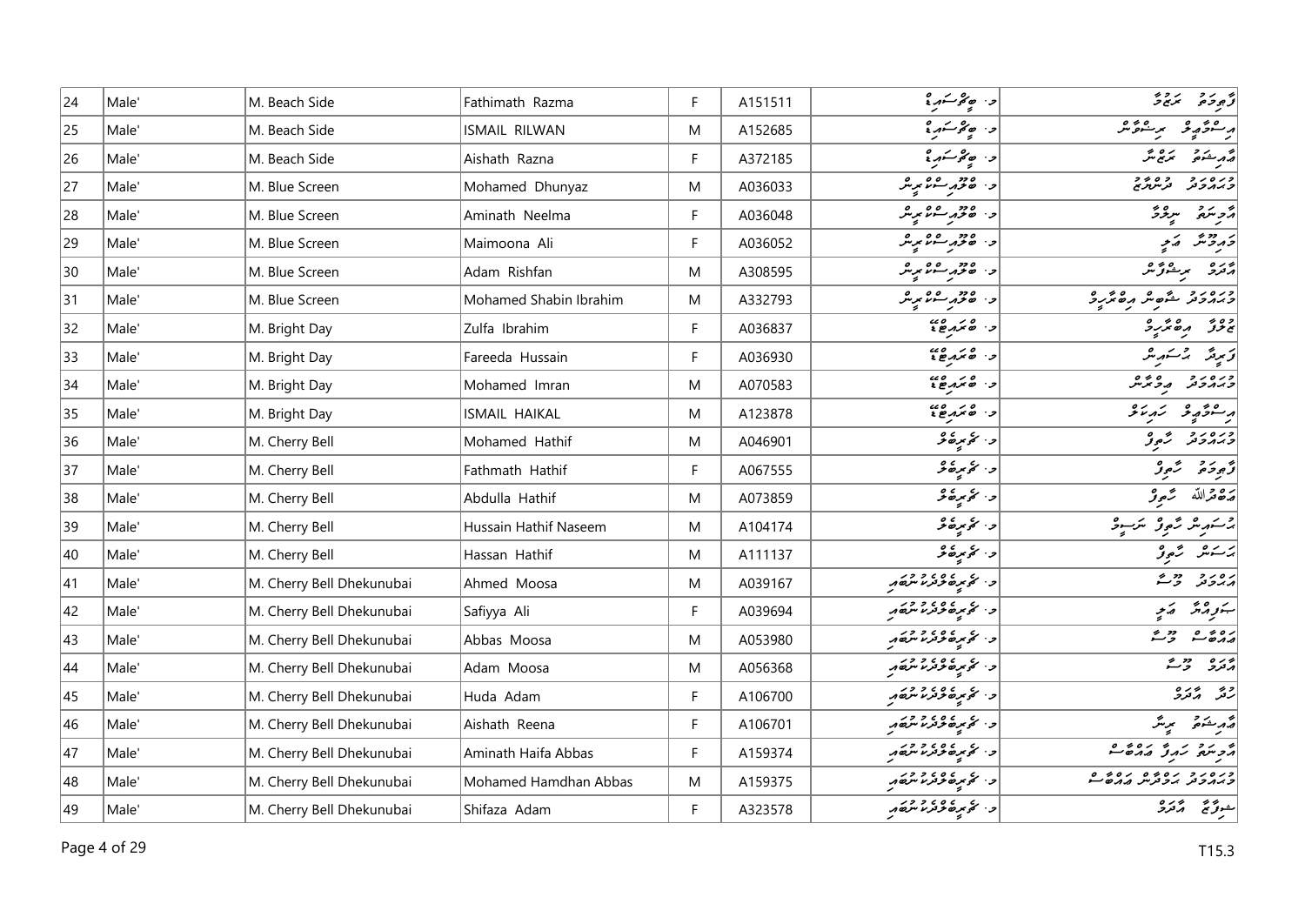| 50 | Male' | M. Cherry Bell Dhekunubai | Hassan Adam             | M           | A332404 | و . می می ه و و و در می د                                                  | پور ہ<br>مرکز ژ<br>ىز ئەنگە                |
|----|-------|---------------------------|-------------------------|-------------|---------|----------------------------------------------------------------------------|--------------------------------------------|
| 51 | Male' | M. Cherry Bell Dhekunubai | Shifza Adam             | F           | A345045 | و . می می ه و و و در می د                                                  | شور گئج<br>پور ہ<br>دنور                   |
| 52 | Male' | M. Cherry Bell Dhekunubai | Hussain Adam            | M           | A345046 | و . مي مره و در مره د                                                      | ير شهر شهره و                              |
| 53 | Male' | M. Cherry Bell Dhekunubai | Ahmed Hammad Abbas      | M           | A351915 | ه می می می در در در در می کند.<br>با می می می می می می می کند و بر می کند. | נ סניכ ניסיב ניסיבים                       |
| 54 | Male' | M. Crest Wood             | Hamid Hameed            | M           | A012171 | ه به عروه وه<br>د انگر شوه و و                                             | گەدىر كەرىگە                               |
| 55 | Male' | M. Crest Wood             | Abdullah Hameed         | M           | A032445 | ه ، مرکب وه وه                                                             | أرجح فرالله بروقر                          |
| 56 | Male' | M. Crest Wood             | Rugiyya Abdul Hakeem    | F           | A033190 | ه به عروه وه<br>د اند کر سوچون                                             | و وه ده دور و                              |
| 57 | Male' | M. Crest Wood             | Mishma Abdullah Hameed  | M           | A033191 | ه ، مرکب وه وه                                                             | وجود رەقىراللە بروپر                       |
| 58 | Male' | M. Crest Wood             | Hasnain Abdullah Hameed | M           | A033192 | ه ، مرکب وه وه                                                             | تر متعدش مقد الله برديد                    |
| 59 | Male' | M. Crest Wood             | Maureen Abdullah Hameed | F           | A033193 | و. ۶ نور ۱۶۵۵                                                              | د د بر شه پر ۱۳۵۵ مختلفه بر د پیمر         |
| 60 | Male' | M. Crest Wood             | Hassana Abdullah Hameed | F.          | A033194 | ه به عروه وه<br>د ۱۰ مرسوم و و                                             | برە ئەش مەھىراللە برىپىر                   |
| 61 | Male' | M. Dhanbuvilaage          | Aishath Azlifa          | $\mathsf F$ | A045662 | و· ترسمهٔ و ڈی                                                             | أقهر يشتم والمقامرة                        |
| 62 | Male' | M. Dhanbuvilaage          | Aminath Mohamed         | F           | A115965 | و· ترسمهٔ و دُّی                                                           | و ره ر د<br>تر پروتر<br>ۇ ئەسىر ئە         |
| 63 | Male' | M. Dhanbuvilaage          | Ahmed Wadheef           | M           | A120384 | و· ترسمهٔ و ڈی                                                             | پره ريد و کري                              |
| 64 | Male' | M. Dhanbuvilaage          | Wadheefa                | F.          | A154789 | و· ترسمهٔ و وٌی                                                            | ر<br>ح <sup>5</sup> يږوگ                   |
| 65 | Male' | M. Dhanbuvilaage          | Aishath Hussain         | F.          | A154790 | و· ترسمهٔ و ژًو                                                            | ۇ مەنسۇم<br>مەم<br>برسەمەرىش               |
| 66 | Male' | M. Dhanbuvilaage          | Kuda Thuththu           | M           | A219525 | و· ترسم موترد                                                              | ۶ <i>٥ ٥ ٥ ٥</i><br>٧ ٤ ٥ ٩ ٩ ٩            |
| 67 | Male' | M. Dhanbuvilaage          | Yasir Ismail            | M           | A305263 | و· ترسمهٔ <i>و</i> وٌ دُ                                                   | ۇسىز بەستۇپگ                               |
| 68 | Male' | M. Dhanbuvilaage          | Hassan Yameen           | M           | A341103 | و· مرسمهٔ و ڈی                                                             | يَاسَدُ الرَّحِيمُ                         |
| 69 | Male' | M. Dhemaa                 | Ahmed Ikleel            | M           | A043926 | و٠ تروٌ                                                                    |                                            |
| 70 | Male' | M. Dhemaa                 | Ali Husam               | M           | A073749 | و٠ تروٌ                                                                    | $\frac{22}{2}$ $\frac{2}{3}$ $\frac{2}{3}$ |
| 71 | Male' | M. Dhemaa                 | Aminath Shaheeda        | $\mathsf F$ | A073750 | و٠ تروٌ                                                                    | ړٌ د سَرَمَرُ شَرَبِرَدُ                   |
| 72 | Male' | M. Dhemaa                 | Fathimath Shaheeda      | F           | A073751 | و٠ تروٌ                                                                    | ۇي <sub>ر</sub> ۇ شېرى <i>د</i>            |
| 73 | Male' | M. Dhemaa                 | Abdulla Wasif           | M           | A073753 | و٠ تروٌ                                                                    | رەقمەللە ئەجو                              |
| 74 | Male' | M. Dhemaa                 | Mohamed Siruhaan        | M           | A073773 | و٠ تروٌ                                                                    | و ر ه ر د<br><i>و بر</i> پر تر<br>سوپرژینز |
| 75 | Male' | M. Dhemaa                 | Mariyam Shiuna          | F.          | A121061 | و٠ تروٌ                                                                    | رەرە شەرقە                                 |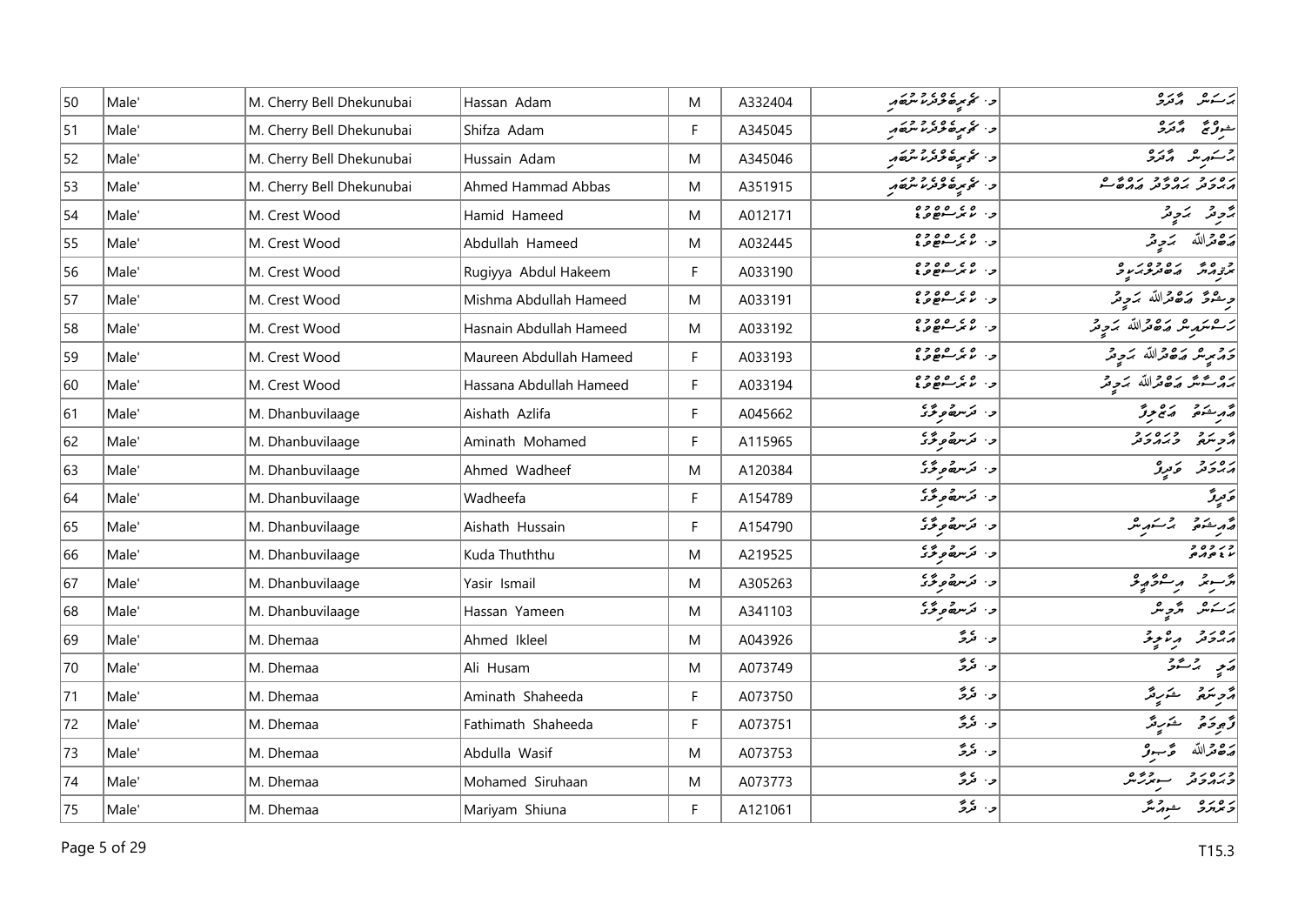| 76  | Male' | M. Dhemaa                      | Hussain Zimaam Ahmed    | M  | A350137 | و٠ تروٌ                                 | بر منه شود دورو                       |
|-----|-------|--------------------------------|-------------------------|----|---------|-----------------------------------------|---------------------------------------|
| 77  | Male' | M. Dhonfinolhu                 | Aminath Shamla          | F  | A076960 | د . قرمرو تيزو                          | أزويتهم الشوقر                        |
| 78  | Male' | M. Dhonfinolhu                 | Fathimath Zahiyya       | F  | A088970 | د . مرشر تر <i>و</i>                    | أزّودَه بمرور                         |
| 79  | Male' | M. Dhunnikamaage               | Thahumeena Ali          | F  | A060587 | و . قر شرید تر د و د                    | كورمي فليستمر                         |
| 80  | Male' | M. Dhunnikamaage               | Aishath Rasheeda        | F  | A085455 | و . تر <i>نگرېن د د</i>                 | ۇرخۇ ئېچى                             |
| 81  | Male' | M. Dhunnikamaage               | Aishath Ruzaina Abdulla | F  | A333528 | و وگرمزنده و                            | مەر مەدەبەت مەھىراللە                 |
| 82  | Male' | M. Dhunnikamaage               | Mohamed Ikram           | M  | A357263 | و . قر شرید <i>نو</i> ر کار             | כנה כנים המינים<br>בגבבים המינים      |
| 83  | Male' | M. Enthurium                   | Mohamed Naeem           | M  | A320127 | ם - הסבר הם<br>כ - הייט <i>ם יה</i> הכ  | ورەر د شھرى                           |
| 84  | Male' | M. Enthurium                   | Ahmed Nashiu Naeem      | M  | A350534 | - ה מת הם<br>כי היית <i>ה</i> תב        | رەرو شەر شەر                          |
| 85  | Male' | M. Enthurium                   | Khadeeja Nashaya Naeem  | F  | A350535 | ם המית מית הפ                           | زَمِرِيَّ سَرَشَہُرَّ سَمِرِهِ        |
| 86  | Male' | M. Enthurium                   | Fathimath Nafha Naeem   | F. | A402459 |                                         | توجدة المروثة المرجو                  |
| 87  | Male' | M. Fadigge                     | Amathulla Moosa         | F. | A036460 | د . زَءٍ دُمَّ                          | مَرَدَّمُ اللَّهُ حَرْثَهُ            |
| 88  | Male' | M. Fadigge                     | Zuhura Moosa            | F  | A056236 | د. زَءِ مُرُ                            | ووی وی                                |
| 89  | Male' | M. Fadigge                     | Ismail Rasheed          | M  | A058465 | د. زَءِ مُرُ                            | رېشۇرچى ئېشىق                         |
| 90  | Male' | M. Fadigge                     | Abdulla Rasheed         | M  | A153508 | د. زَءِ مُرُ                            | ره والله بمرشوتر                      |
| 91  | Male' | M. Fadigge                     | Aminath Inas Ismail     | F  | A166332 | د· توَ وِ وي                            | أردينم ويترب وعفرود                   |
| 92  | Male' | M. Fadigge                     | Hysam Adil Rasheed      | M  | A350665 | د· ئۇ دەممى                             | كهذة كالرقر المتشوش                   |
| 93  | Male' | M. Fadigge                     | Rayyan Adil Rasheed     | M  | A350667 | د· توَ وِ وي                            | .<br>מגורית האתי האיבית               |
| 94  | Male' | M. Fadigge                     | FATHIMATH ZUHURA ISMAIL | F. | A372063 | د· ۆءۈچ                                 | و و د د د د د سر د و د د              |
| 95  | Male' | M. Fancy Villa                 | Mariyam Easha Niyaz     | F. | A334265 | <sub>و</sub> . دَ شر په <sub>و</sub> دَ | ومرود ويش سرور                        |
| 96  | Male' | M. Fehifarudhaage              | Aminath Divina Naeem    | F  | A027037 | و٠ ؤرۇپروپر                             | أأوسكم ترويثر سمدفح                   |
| 97  | Male' | M. Fehifarudhaage              | Aishath Ramiza          | F  | A045857 | و٠ ؤرۇپروگرى                            | أقرم شكوم محرجرة                      |
| 98  | Male' | M. Fehifarudhaage              | Naseema Mohamed         | F. | A048434 | و <sub>:</sub> و مرتو بروره             | بترسوش وبرە برو                       |
| 99  | Male' | M. Fehifarudhaage              | Mohamed Naeem           | M  | A052143 | و٠ ؤرۇپرور                              | و ره ر و<br><i>د بر</i> د تر<br>سمدقر |
| 100 | Male' | M. Fehifarudhaage              | Ahmed Ali               | M  | A112698 | و٠ ؤرۇپرور                              | رەرد كمي                              |
| 101 | Male' | M. Fehifarudhaage Irumatheebai | Mohamed Ali             | M  | A001837 | د کرکر تر تر تر تر تر تر تو تو امر      | ورەرد كەي                             |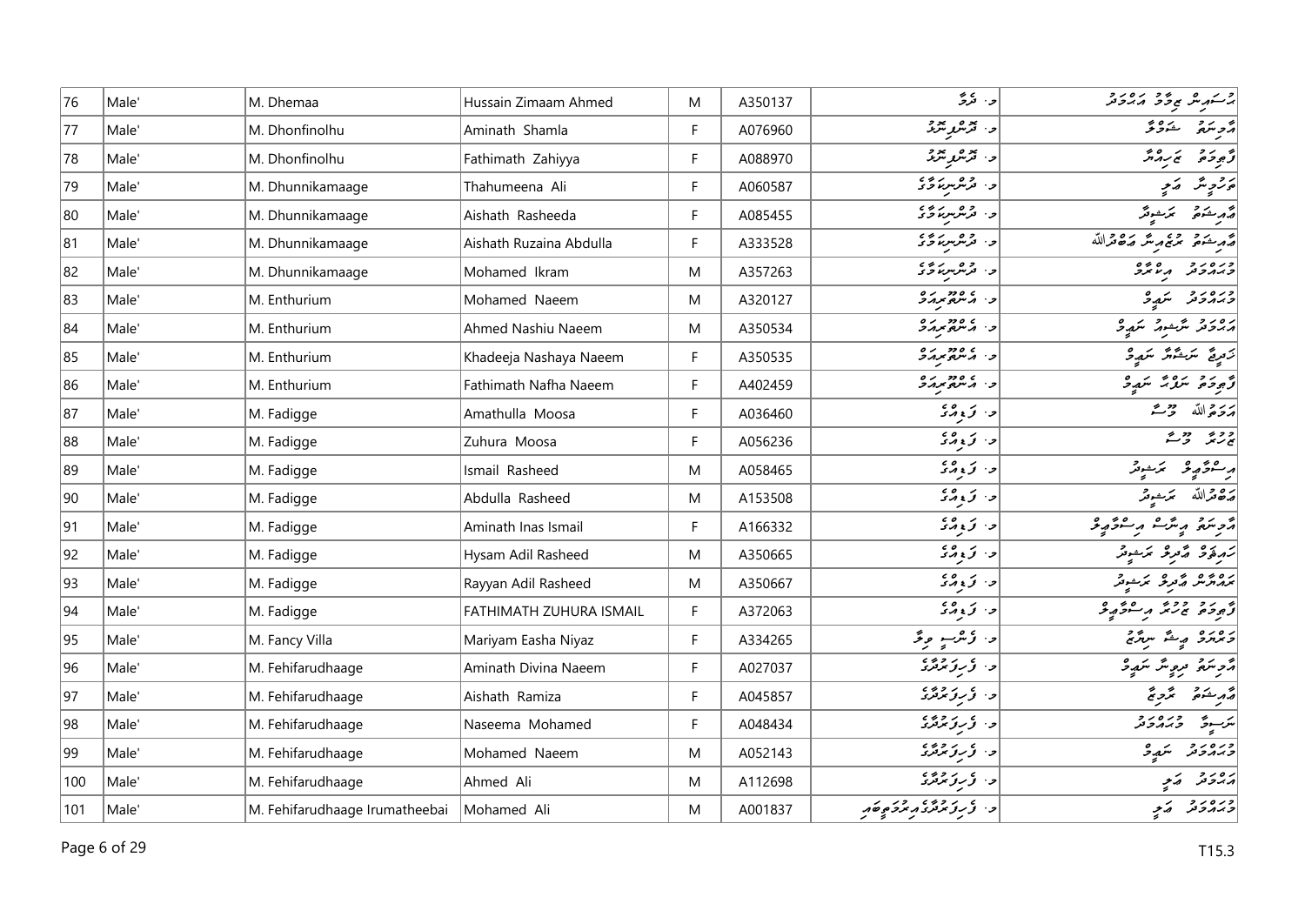| 102 | Male' | M. Fehifarudhaage Irumatheebai | Ibrahim Imjad Jaleel     | M           | A031953 | ه زروده، دوه وده وه                         | رە ئرېر ئەرەقۇر قامٍ بو                                |
|-----|-------|--------------------------------|--------------------------|-------------|---------|---------------------------------------------|--------------------------------------------------------|
| 103 | Male' | M. Fehifarudhaage Irumatheebai | Fazla Waheed             | F           | A035244 | و کورکرد در در مردم کار                     | تزيج تخر تحديثر                                        |
| 104 | Male' | M. Fehifarudhaage Irumatheebai | Fathmath Waheeda         | F           | A043529 | و و و و و و و و و و و و و و                 | و مرد د                                                |
| 105 | Male' | M. Fehifarudhaage Irumatheebai | Aishath Waheeda          | F           | A045053 | و و دوو، دوه مرده م                         | و د کر د د مخ<br>ى برىتر                               |
| 106 | Male' | M. Fehifarudhaage Irumatheebai | Mariyam Ibha Jaleel      | $\mathsf F$ | A150493 | و و و و و و و و و و و و و و                 | בינוב גם ב ביבב                                        |
| 107 | Male' | M. Fehifarudhaage Irumatheebai | Aminath Waheedha         | F           | A219509 | و . ۇرۇپرترى پرچمۇھەر                       | أزويتم وتابيته                                         |
| 108 | Male' | M. Fehifarudhaage Irumatheebai | Ahmed Haizoom            | M           | A323674 | و و و و ووی مرکزه و ه                       | גפנק התשכ                                              |
| 109 | Male' | M. Fehifarudhaage Irumatheebai | Ali Khathoub             | M           | A323675 | د کرکردگرد مرد و هم                         | $rac{200}{600}$                                        |
| 110 | Male' | M. Fehifarudhaage Irumatheebai | Mariyam Shaffa           | $\mathsf F$ | A335453 | و کورکر تر تر در مرکز موضو                  | شتۇر<br>ر ه بر ه<br><del>د</del> بربر ژ                |
| 111 | Male' | M. Fehifarudhaage Irumatheebai | Aminath Hiba             | F           | A343069 | د کرکر پرټر د پر دې ه د                     | أأرجعهم<br>رة                                          |
| 112 | Male' | M. Fehifarudhaage Irumatheebai | Ali Shafaan              | M           | A343840 | د· ژرز ترترد مرتز موغهر                     | أەي خۇرەپر                                             |
| 113 | Male' | M. Fenfoagge                   | Aishath Shakeeba         | F           | A036756 | ړ وه ۵ <i>۵</i><br>د وسرو در                | و<br>ورشنق شربرة                                       |
| 114 | Male' | M. Fenfoagge                   | Mohamed Athif            | M           | A152747 | ه ده ۱۵۵۵<br>د وسومر                        | وره رو و و                                             |
| 115 | Male' | M. Fenfoagge                   | Fathimath Amaani Ibrahim | F           | A336967 | ی وه ۵ ه و<br>د ۰ نومبونو پرو               | و و ده مرځم مه په پر                                   |
| 116 | Male' | M. Fenfoagge                   | Hussain Afrah            | M           | A339443 | ړ وه ۵ <i>۰</i><br>د وسومړ                  | برسكه شروعهم بروتين                                    |
| 117 | Male' | M. Fenfoagge Hulhangubai       | Evan Ahmed Thasleem      | F           | A351586 | ، وەەە ، دىر سىدە.<br>د · ۋسرۇ بىرى سىدە ئە | رومر مددور للصور                                       |
| 118 | Male' | M. Finivaadhee                 | Hussain Ismail           | M           | A040803 | ار· و سرهً مړ<br>__________                 | جسكر شر مر مشركة ويحر                                  |
| 119 | Male' | M. Fiyaathoshi Villa           | Fathimath Muneera        | F           | A011703 | د· ويرتج بره بڅ                             | أؤبوخا وسيتر                                           |
| 120 | Male' | M. Furahani Aage               | Hussain Ahmed Maniku     | M           | A025414 | والمحتر مترسمة                              |                                                        |
| 121 | Male' | M. Furahani Aage               | Ibrahim Ahmed Manik      | M           | A032903 | و٠ ۇترىرىدۇ؛                                | ەرھ ئ <sup>ۆ</sup> ر ۋ<br>1919 בי הק<br>ג'גר בקב ייקול |
| 122 | Male' | M. Furahani Aage               | Saara Hassan Manik       | $\mathsf F$ | A036371 | د · د تمرکر سرچري                           | ئىگە ئەسكەردىدە                                        |
| 123 | Male' | M. Furahani Aage               | Mohamed Ahmed Manik      | M           | A038608 | د · ۇتمەرسىدۇ ؟                             | כנסנכ נסנכניתי<br><i>כה</i> תכת ההכתכיתי               |
| 124 | Male' | M. Furahani Aage               | Nashida Adam             | F           | A039283 | د . زېمر <i>کې</i> ر مړينې                  | سَّرْسْدنَّرَ 1دُنْرَتْر                               |
| 125 | Male' | M. Furahani Aage               | Abdulla Shairu           | M           | A040770 | د · ۇتمەرسىمگ                               | حده قرالله شمه تر                                      |
| 126 | Male' | M. Furahani Aage               | Aminath Abdulla          | F           | A043408 | د · ۇتمەرسىدى                               | ەھەراللە<br>ړ د سرچ                                    |
| 127 | Male' | M. Furahani Aage               | Sara Ahmed Manik         | F           | A043409 | و . تو <i>ترکس</i> رد و .                   | كمشيخ المرماد ورادر                                    |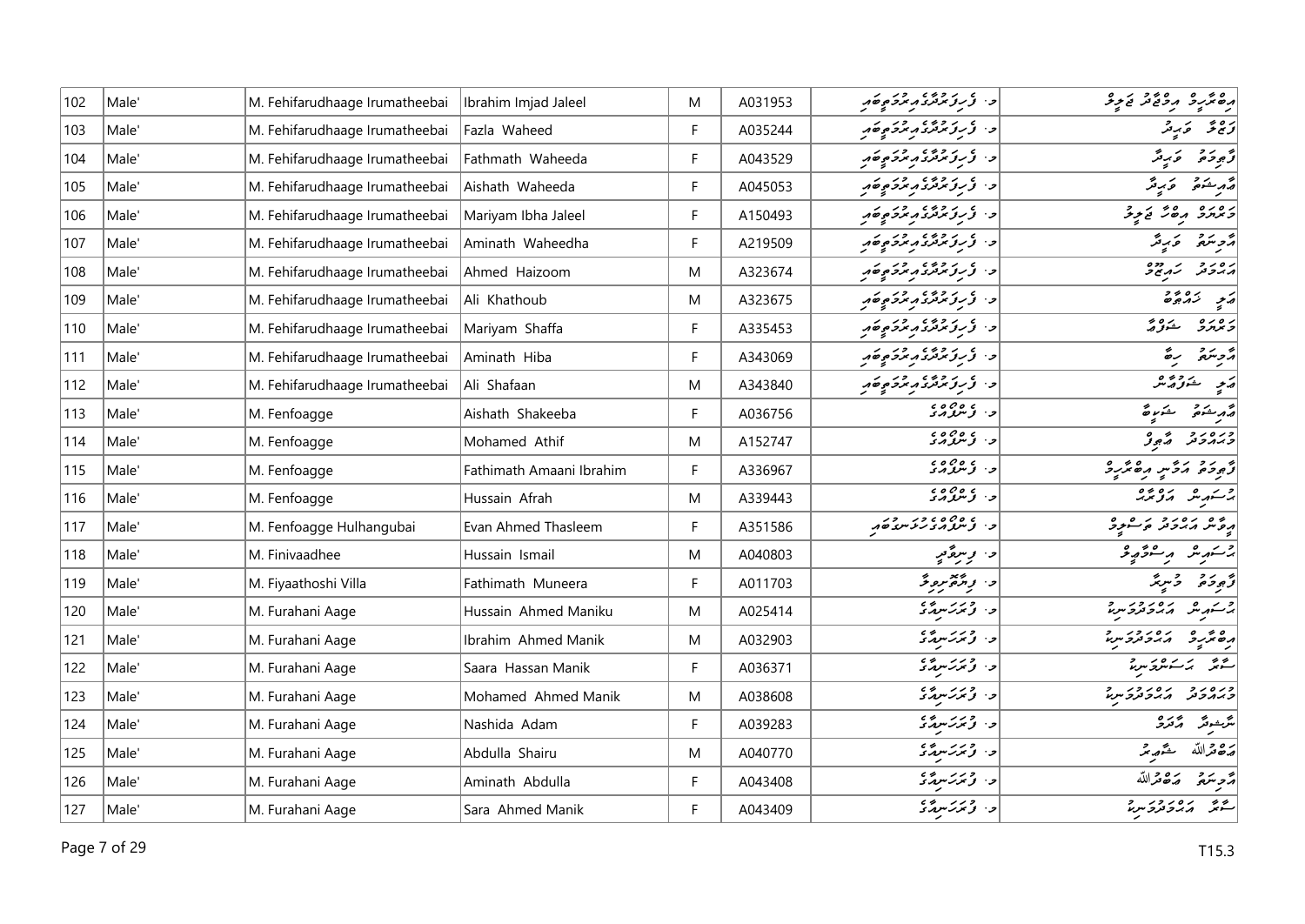| 128 | Male' | M. Furahani Aage | Easa Areef                        | M  | A043595 | و . ۇترىكىرگە ئ          | اپریش که پروژ<br>تر                           |
|-----|-------|------------------|-----------------------------------|----|---------|--------------------------|-----------------------------------------------|
| 129 | Male' | M. Furahani Aage | Ismail Ahmed Manik                | M  | A045150 | د· ۇتمە <i>ر ئىر</i> مۇئ | ر عرقر و در در در در                          |
| 130 | Male' | M. Furahani Aage | Dr. Sharahu Ahmed                 | M  | A045720 | د· ۇتمەرسىدى             | برەر بەر بەر دەرد                             |
| 131 | Male' | M. Furahani Aage | <b>Ahmed Hussain Manik</b>        | M  | A052265 | د . تو <i>ترک بردگا</i>  | גפני גיה יל ביטי                              |
| 132 | Male' | M. Furahani Aage | Ishaq Ibrahim                     | M  | A094312 | د· ۇتمە <i>ر ئىر</i> مۇ  | وسنتق وهقره                                   |
| 133 | Male' | M. Furahani Aage | Hawwa Suma Hussain                | F. | A128390 | د . تو <i>پرکس</i> ر دی  | رەپ دەپرىسەر                                  |
| 134 | Male' | M. Furahani Aage | Ashfaq Ibrahim                    | M  | A138633 | د · د ټرکر سرمړي         | ړ دوی د هغرب                                  |
| 135 | Male' | M. Furahani Aage | Aafaq Ibrahim                     | M  | A150011 | د · ۇتمەرسىدى            | ووه مه ورو                                    |
| 136 | Male' | M. Furahani Aage | Aminath Fariha Mohamed            | F  | A268255 | و· ۇتمەرسىدى             | أأدمره كمريد وره دو                           |
| 137 | Male' | M. Furahani Aage | Fathimath Farhana Mohamed         | F  | A268270 | د . ۇترىكىزىگە           | و د د د دور د د د د د                         |
| 138 | Male' | M. Furahani Aage | FATHIMATH SHUBA HUSSAIN           | F  | A329551 | د· ۇتمە <i>ر ئىر</i> مۇ  | و و و و و و د سور ش                           |
| 139 | Male' | M. Furahani Aage | Ahmed Akmal Areef                 | M  | A358337 | و . ۇىزرىبرۇ ،           | ر 2000 בשיק 2000.<br>ג'ובט, ג'וביצי בייצי     |
| 140 | Male' | M. Gahi          | Fathmath Naaisha Nashid           | F  | A344538 | وسمى كر                  | قەم ئۇم ئىگرىش ئىر ئىسى                       |
| 141 | Male' | M. Gahi          | Hawwa Nabaaha Nashid              | F  | A344539 | وسمى كر                  | رەپ برۇژ شەد                                  |
| 142 | Male' | M. Gnam Gnam     | Aminath Mohamed                   | F  | A000622 | و به ده ده               | أثر سرو وره دو                                |
| 143 | Male' | M. Gnam Gnam     | Saleema Mohamed                   | F. | A049957 | و به ده ده               | و ره ر د<br><i>و پ</i> رو تر<br>  سەردۇ       |
| 144 | Male' | M. Gnam Gnam     | Ibrahim Mohamed                   | M  | A050465 | و به عرض و               | ە ھەترىر <sup>ە</sup><br>و ره ر و<br>تر پروتر |
| 145 | Male' | M. Gnam Gnam     | Aishath Aboobakur                 | F. | A059976 | و به وی و                | لقرمر شخيخ<br>77/77/                          |
| 146 | Male' | M. Gnam Gnam     | Ahmed Naseer                      | M  | A107071 | و به ده ده               | رەرد سكىبدىر                                  |
| 147 | Male' | M. Gnam Gnam     | Mariyam Nabaaha Abdulla<br>Saleem | F  | A338875 | و به ده ده               | رەرە برۇز ھەقراللە سەر                        |
| 148 | Male' | M. Gnam Gnam     | Mohamed Aleem Ali                 | M  | A351740 | و. سے وسے و              | دبره دبر مرد و مرد                            |
| 149 | Male' | M. Gnamgnamge    | Fathimath Najufa                  | F  | A047341 | ה הפהם ה<br>היי הפיה בז  | توجدة للمعدة                                  |
| 150 | Male' | M. Gnamgnamge    | Dr.Mohamed Shareef                | M  | A052340 | ה הפהם ה<br>היי הפיה בז  | ، درەرد شەرد                                  |
| 151 | Male' | M. Gnamgnamge    | Aishath Jennifer                  | F  | A053032 | و . شوه بره و            | أَمَّامٍ شَيْءٍ فَي سِمَّةٌ                   |
| 152 | Male' | M. Gnamgnamge    | Shareefa Hussain Fulhu            | F. | A054009 | ה הפהם ה<br>היי הפיה בז  | شىرىق برسىم مورق                              |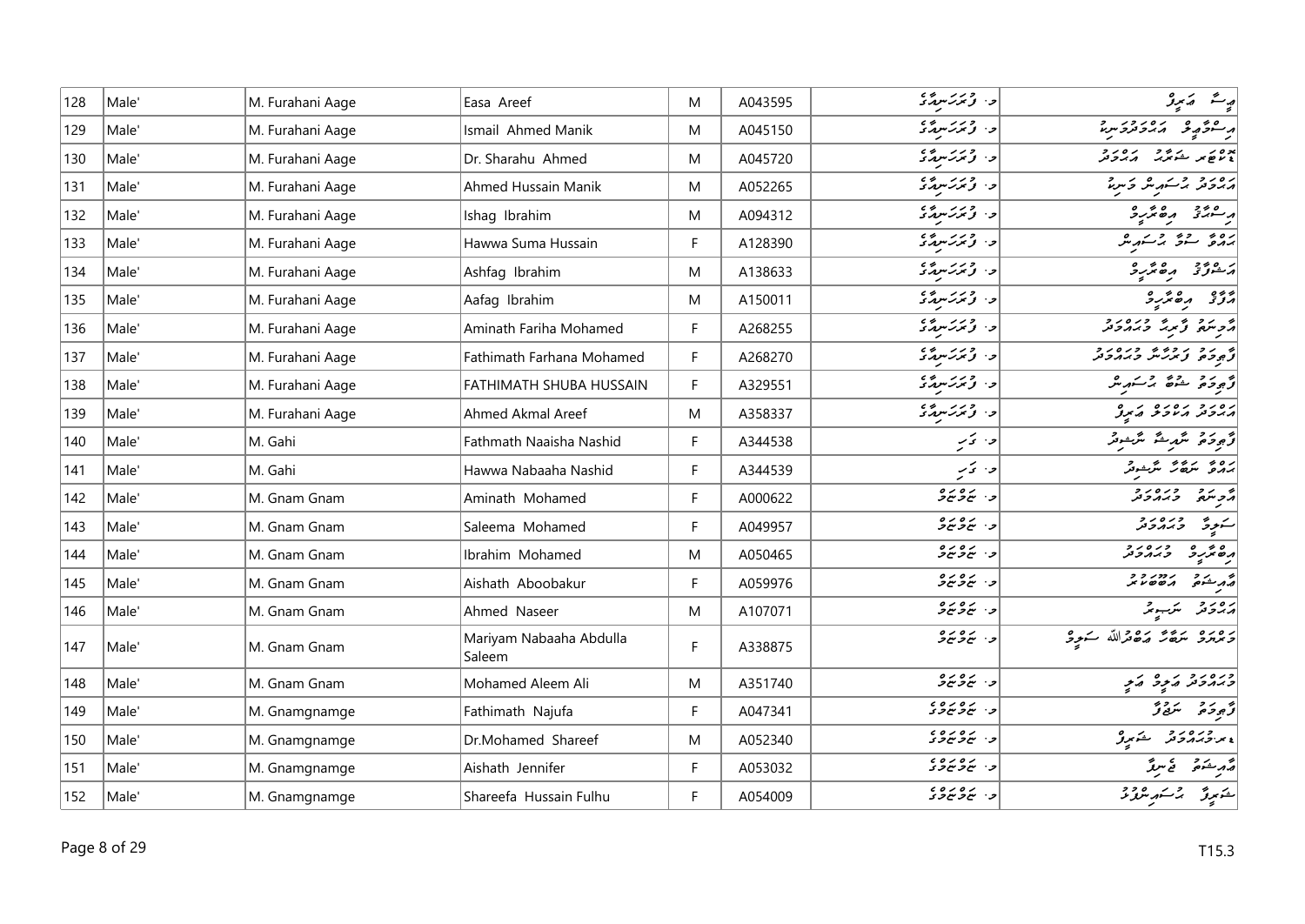| 153 | Male' | M. Gnamgnamge     | Mariyam Naifa Ibrahim     | F         | A054010 | 59292.5                                         | دەرە شرۇ رەتمەر                             |
|-----|-------|-------------------|---------------------------|-----------|---------|-------------------------------------------------|---------------------------------------------|
| 154 | Male' | M. Gnamgnamge     | Ahmed Shareef             | M         | A060546 | و. سے وسے وی                                    | پروتر خېږو                                  |
| 155 | Male' | M. Gnamgnamge     | Aminath Nashaya           | F.        | A123890 | ה הפהם ה<br>היי שכשכב                           | سَرَسْتَہُرَ<br>ړ د سرچ                     |
| 156 | Male' | M. Gnamgnamge     | Ismail Shareef            | M         | A131504 | ر ده ده ده<br>د کورځ د د                        | وستوصفه المستعمر                            |
| 157 | Male' | M. Gnamgnamge     | Aishath Nushoou           | F         | A166116 | $\frac{c}{c}$ 2000)                             | مەر شىم ئىسىمى ئىشىم                        |
| 158 | Male' | M. Guleynoorange  | Afiya Abdullah Ahmed      | F         | A037184 | و پر وور و پر<br>و په محر سر سر سر              | و و ده ده دالله مرد در د                    |
| 159 | Male' | M. Guleynoorange  | Muhammadhu Aamir Abdullah | M         | A042899 | و ، و و و د ه ه و<br>و ، و <del>و</del> سرپوسری | ورەرو پەر مەھەراللە                         |
| 160 | Male' | M. Guleynoorange  | Arifa Abdulla             | F         | A043050 | و ، و و و د ه ه و<br>و ، و <del>و</del> سرپوسری | أصحبوتر الصاقد الله                         |
| 161 | Male' | M. Guleynoorange  | Amira Abdulla             | F         | A046787 | و په دور و په<br>و کومونومونو                   | قَدَّمِتَمُ صَحَّقَدَاللَّهُ                |
| 162 | Male' | M. Guleynoorange  | Fathmath Shama Shakir     | F.        | A090179 | و په دور و په<br>و۰ کالومبرسرند                 | توجوحا والمشوش الشموانير                    |
| 163 | Male' | M. Guleynoorange  | Ismail Nathij Ahmed       | M         | A111597 | و په دور و په<br>و۰ کالمرس                      | مر شۇم ئۇ ھەم مەردىن                        |
| 164 | Male' | M. Guleynoorange  | Mariyam Najath Ahmed      | F         | A111598 | و پر وور و پر<br>و په محر مرمر مربع             | ג 2000 בשיר ג 2000<br>קיבובק יינה פי הגיבוב |
| 165 | Male' | M. Guleynoorange  | Athifa Abdulla            | F         | A146801 | و په دور و په<br>و کومونومونو                   | قيموقر الكافدالله                           |
| 166 | Male' | M. Haveeree Night | Ahmed Rasheed Adam        | M         | A001527 | و· كومبرشره و                                   | رەر دىر ئەسىر ئەترى                         |
| 167 | Male' | M. Haveeree Night | Mohamed Sobah             | M         | A009911 | د· كوپرېترو <u>غ</u>                            | وره رو دره<br>وبروو سن                      |
| 168 | Male' | M. Haveeree Night | Hussain Rasheed           | ${\sf M}$ | A037374 | و· كومبرسكر قح                                  | برسكيريش الكرسومر                           |
| 169 | Male' | M. Haveeree Night | Athifa Adam               | F         | A043506 | د· ر <sub>کوم</sub> ر سَرم <sup>9</sup>         | ړ پور په ده کر                              |
| 170 | Male' | M. Haveeree Night | Asima Adam                | F.        | A047591 | د· ر <sub>کوم</sub> ر سَرم <sup>9</sup>         | و دره<br>د سوځ د ترور                       |
| 171 | Male' | M. Haveeree Night | Adam Aboobakuru           | M         | A049936 | و· ئەممە يېڭىدۇ                                 | 77/77/7<br>یور ہ<br>پرترن                   |
| 172 | Male' | M. Haveeree Night | Mariyam Aboobakuru        | F         | A057963 | و· كوپرېترو <u>غ</u>                            | 77777<br>ر ه ر ه<br><del>د</del> بربر د     |
| 173 | Male' | M. Haveeree Night | Amir Rasheed Adam         | M         | A068435 | و· ئۇيرىترىقى                                   | ړڅ پر عبدالله کامرو                         |
| 174 | Male' | M. Haveeree Night | Rayan Rasheed Adam        | M         | A068436 | د· ر <sub>کوم</sub> رسَر ۾                      | بربزیگر برُٹوتر برکرد                       |
| 175 | Male' | M. Haveeree Night | Ahmed Samah               | M         | A071457 | و· كومبرشره و                                   | ره ر و در و<br>پرسرتر سنور                  |
| 176 | Male' | M. Haveeree Night | Ali Suhail                | M         | A071458 | و· كومبرسكر <u>ه</u>                            | أەيج سىنىدى                                 |
| 177 | Male' | M. Haveeree Night | Mariyam Shahula           | F.        | A071459 | و· كومبرشره و                                   | ر ه ر ه<br><del>ر</del> بربرگ<br>ے تر بڑ    |
| 178 | Male' | M. Haveeree Night | Mohamed Rasheed           | M         | A085243 | د· ر <sub>کو مرسکه ع</sub>                      | ورەرو بۇجو                                  |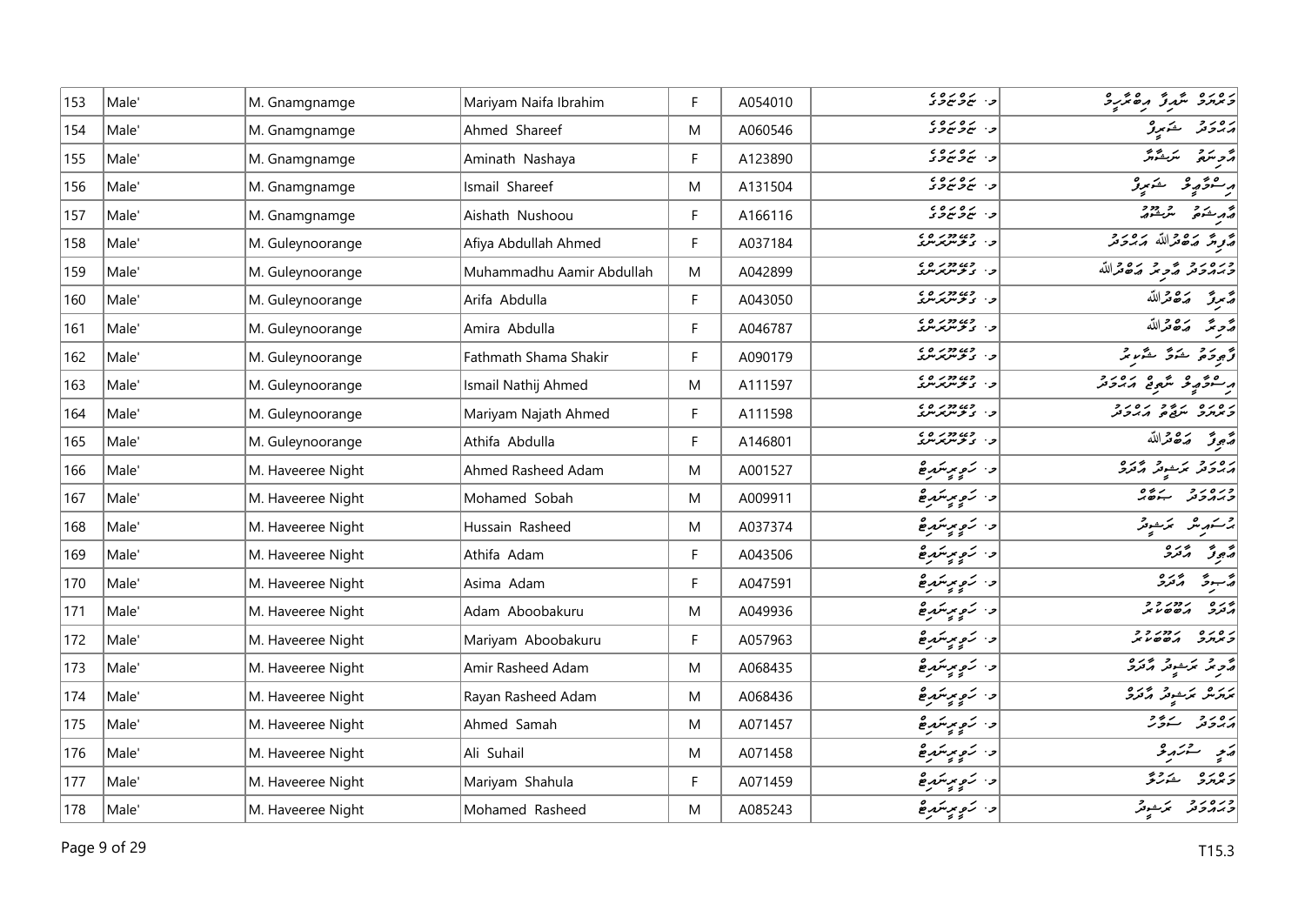| 179 | Male' | M. Haveeree Night | Mariyam Samau Ahmed     | F           | A132517 | و· كومبرسكر قح                                       | נסנס נדי נסנד<br>בינו <i>נ</i> ב – ברג ג'נבנ |
|-----|-------|-------------------|-------------------------|-------------|---------|------------------------------------------------------|----------------------------------------------|
| 180 | Male' | M. Haveeree Night | Ahmed Aiman             | M           | A159655 | و· كوپرېترو <u>غ</u>                                 | أرور ومركبه                                  |
| 181 | Male' | M. Haveeree Night | Mariyam Naja            | F           | A159656 | و· كومبرسكر قح                                       | ر ه ر ه<br><del>ر</del> بربرگ                |
| 182 | Male' | M. Haveeree Night | Aishath Riumaan Hussain | F           | A165639 | و· كوپرېترو <u>غ</u>                                 | ړٌ د شکه د مرمرڅنگ بر سکر بنگ                |
| 183 | Male' | M. Haveeree Night | Fathmath Nuha Mohamed   | F           | A368086 | وسكوپرېترورغ                                         | و و ده در دره در                             |
| 184 | Male' | M. Haveeree Night | Aishath Nadha           | $\mathsf F$ | A368088 | والكوبر يتمدهج                                       | أأمر شكافه المترفكر                          |
| 185 | Male' | M. Hivvaru        | Fathmath Sofoora        | F           | A052137 | $7.8 - 3$                                            | و دور<br>گروخو سورند                         |
| 186 | Male' | M. Hivvaru        | Ali Naseem              | M           | A054476 | د . ره د د                                           | أەيم سىرسوق                                  |
| 187 | Male' | M. Hivvaru        | Fathimath Shamha Ali    | F           | A100137 | و· رەۋىگە                                            | وٌ و د و د و د کام و                         |
| 188 | Male' | M. Hivvaru        | Mohamed Nasrullah       | M           | A345160 | د . ره د د                                           | ورەرو برېږېرالله                             |
| 189 | Male' | M. Ikleel House   | Mahmood Ikleel          | M           | A033726 | د . مراج گردم می<br>م                                | دەددو مەردۇ                                  |
| 190 | Male' | M. Ikleel House   | Ibrahim Ikleel          | M           | A033876 | د مراج دیگر می<br>مسیر                               | הפתוכ היתכל                                  |
| 191 | Male' | M. Ikleel House   | Safiyya Abdul Raheem    | F           | A045790 | د را و وروا                                          | يئوره پژ<br>ره وه د ره                       |
| 192 | Male' | M. Ikleel House   | Khadeeja Shahida        | F           | A073771 | د . مراج د در د ۹                                    | زَمْرِيحٌ حَمَّرِيْرٌ                        |
| 193 | Male' | M. Ikleel House   | Aishath Shirmeena       | F           | A073772 | <sub>د</sub> . <sub>م</sub> را <sub>فج</sub> ورَړُے  | وكرمشكم مستركر ومكر                          |
| 194 | Male' | M. Ikleel House   | Fathimath Athifa        | F           | A079522 | <sub>د</sub> . <sub>م</sub> را <sub>فج</sub> ورَړُے  | توالجو فالمحموق                              |
| 195 | Male' | M. Ikleel House   | Ahmed Athif             | M           | A114841 | <sub>و</sub> . رى <sub>م</sub> وچرىرت                | پروژو<br>رمجي وحمح                           |
| 196 | Male' | M. Ikleel House   | Adam Ikleel             | M           | A115783 | د <sub>م</sub> رام پرورز م                           | پژره<br>د ترو<br>ىر ئەم <sub>جى</sub> ر      |
| 197 | Male' | M. Ikleel House   | Mariyam Shahida         | F           | A130994 | <sub>د</sub> . <sub>م</sub> را <sub>فج</sub> ورَړُے  | ىشەرىتر<br>ر ه ر ه<br><del>ر</del> بربرگ     |
| 198 | Male' | M. Ikleel House   | Fathimath Shahida       | F           | A132133 | <sub>د</sub> . <sub>م</sub> را <sub>فج</sub> ور پر م | ىشتىرىتر<br>وٌمودَمٌ                         |
| 199 | Male' | M. Ikleel House   | Aminath Shahidha        | F           | A155443 | د <sub>ا</sub> ړه <sub>کم</sub> ونه ده.<br>د         | أرمز<br>ستەرىتر                              |
| 200 | Male' | M. Ikleel House   | Mariyam Athifa          | F           | A304821 | <sub>و</sub> . <sub>م</sub> را <sub>فج</sub> ورَړُے  | ر ه ر ه<br>تر بر ر<br>رٌ جو تُرُ             |
| 201 | Male' | M. Ikleel House   | Ibrahim Athif           | M           | A304826 | د <sub>ا</sub> ړن <sub>ځ پو</sub> ر ژه<br>ر          | أرە ئەر ئە ئەر                               |
| 202 | Male' | M. Ikleel House   | Azhar Nahma Nazim       | F           | A334253 | <sub>و</sub> . مەم پەنزىرگە                          | ر د د د د ره د عمده گر                       |
| 203 | Male' | M. Ikleel House   | Ahmed Adhuham           | M           | A334254 | <sub>و</sub> . رٍ، موچر درم گ                        | י 2000 ביבור<br>הייכה הבנייכ                 |
| 204 | Male' | M. Kanamana       | Mohamed Shahid          | M           | A037210 | ە ·   ئەنىز ئىر                                      | ورەر دېمبر د<br><i>وبرە</i> رور شەرىر        |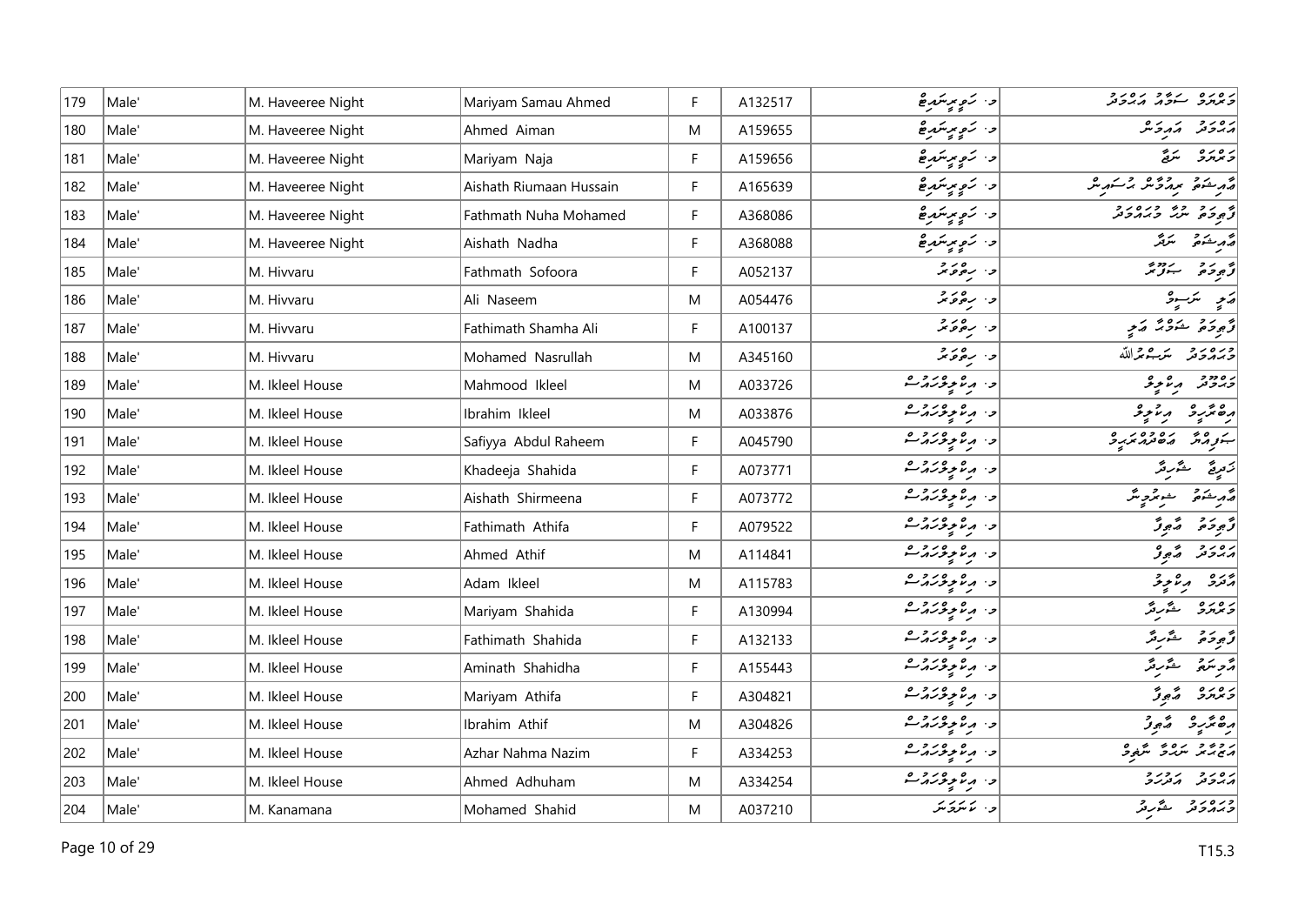| 205 | Male' | M. Kanamana       | Aminath Shaheeda            | F           | A037912 | ە <i>سى</i> كەتىكە                         | أترجع أحكم ومتكر                             |
|-----|-------|-------------------|-----------------------------|-------------|---------|--------------------------------------------|----------------------------------------------|
| 206 | Male' | M. Kanamana Lodge | Mohamed Adam Fulhu          | M           | A009447 | و ·   ئەنىر ئەيرە<br>و ·   ئەنىرى ئىرىجەنى | כנסנכ בנסכב<br><i>כג</i> וכט ו <i>הטכנ</i> ע |
| 207 | Male' | M. Kanamana Lodge | Ismail Rasheed              | M           | A040336 | و٠ تأتير كريوه                             | ىرىشۇرچە ئىشىر                               |
| 208 | Male' | M. Kanamana Lodge | Fathmath Ismail             | F.          | A114762 | و ·   ئەنگەرىمۇقى                          | ەرسەۋەپەي<br>ۇ بور د                         |
| 209 | Male' | M. Kanamana Lodge | Mariyam Ismail              | $\mathsf F$ | A131899 | و ·   ئەنىر ئىرىدە                         | د شوځه و<br>ر ه ر ه<br><del>ر</del> بربر و   |
| 210 | Male' | M. Kanamana Lodge | Hawwa Ismail                | $\mathsf F$ | A166954 | و ·   ئەنىر ئىرىدە                         | وستوفيو<br>برەپچ                             |
| 211 | Male' | M. Kokaa Villa    | Mamdhooha Shakir            | F           | A024870 | ح <sup>.</sup> ئىنگ <sub>ى ق</sub> ۇ       | شەرىر<br>ر ه دد د.<br><del>د</del> و نربر    |
| 212 | Male' | M. Kokaa Villa    | Majeeda Shakir              | F           | A024897 | ى ئىم ئىم ئىگە<br>مەنبە ئىم ئىم            | شەر بەر<br>  تو پوگر                         |
| 213 | Male' | M. Kokaa Villa    | Majdha Shakir               | F           | A024898 | د . ئۇنۇرۇ                                 | ووه شمار                                     |
| 214 | Male' | M. Kokaa Villa    | Ahmed Musaid                | M           | A025438 | -<br> د . مْامْ مُومَّر                    | ره رد د عهد                                  |
| 215 | Male' | M. Kokaa Villa    | Ismail Majid                | M           | A061636 | - مېتموگر<br>د سنورگ                       | ر جۇرپۇ گەير                                 |
| 216 | Male' | M. Kokaa Villa    | Ibrahim Muzaah              | M           | A072529 | د ، ئائىمۇقە                               |                                              |
| 217 | Male' | M. Kokaa Villa    | Abdulla Majid               | M           | A090703 | ى ئەممۇم <b>ۇ</b>                          | يَدْهِ قَرْاللّه _ قَ مِي مَرْ               |
| 218 | Male' | M. Kokaa Villa    | <b>UDHULA ABDUL LATHEEF</b> | F           | A099856 | د به میخورگ                                | ככל גםכסבקיב<br>גיני גםינגיבקיב              |
| 219 | Male' | M. Kokaa Villa    | Udhuma Abdul Latheef        | F           | A099857 | د به مینموی <del>گ</del>                   | ووو دەۋەر دەر                                |
| 220 | Male' | M. Kokaa Villa    | Zuha Majid                  | F           | A155634 | د به تړنمو څه                              | ة محمد محمد<br> -<br> -                      |
| 221 | Male' | M. Kokaa Villa    | Zima Majid                  | F           | A155635 | د به مينم تو څه                            | أفرقت تحجم وتحر                              |
| 222 | Male' | M. Kokaa Villa    | UZMA ABDUL LATHEEF          | F.          | A155903 | -<br> د· مُتَمَّوَدٌّ                      |                                              |
| 223 | Male' | M. Kokaa Villa    | Nahufa Nasrulla             | F           | A345718 | -<br> د· ئىتمۇھەمچە                        | ىئەرمۇ<br>بتربه تحرالله                      |
| 224 | Male' | M. Kokaa Villa    | Nafha Nasrullah             | F           | A345720 | <br> د· ئىتتمومۇ                           | بتربه فرالله<br>سره بر                       |
| 225 | Male' | M. Kokaa Villa    | Ali Mufaz Mohamed           | M           | A351896 | ح <sup>.</sup> ئىنئىمۇ ئىگە                | ر دور دره در در د                            |
| 226 | Male' | M. Kurevi         | Aishath Latheefa            | F           | A047302 | - رحم عرص                                  | أمار مشاه والمحافية                          |
| 227 | Male' | M. Kurevi         | Fathimath Sallama           | F           | A104154 | ح به مذهبه                                 | و ده ده ده                                   |
| 228 | Male' | M. Kurevi         | Sithhath Abdulla            | M           | A104155 | -<br> حس <sup>ر ع</sup> معرم               | وكافرالله<br>سەۋر ۋ                          |
| 229 | Male' | M. Kurimagu       | Ibrahim Adam                | M           | A038064 | وسيمبروي                                   | ەرھ ئ <sup>ۆ</sup> ر ۋ<br>ەرگەر              |
| 230 | Male' | M. Lagoon View    | Ahmed Sobah                 | M           | A044294 | ר מוקס בי<br>כי יכבייקסיק                  | ره رو برود                                   |
|     |       |                   |                             |             |         |                                            |                                              |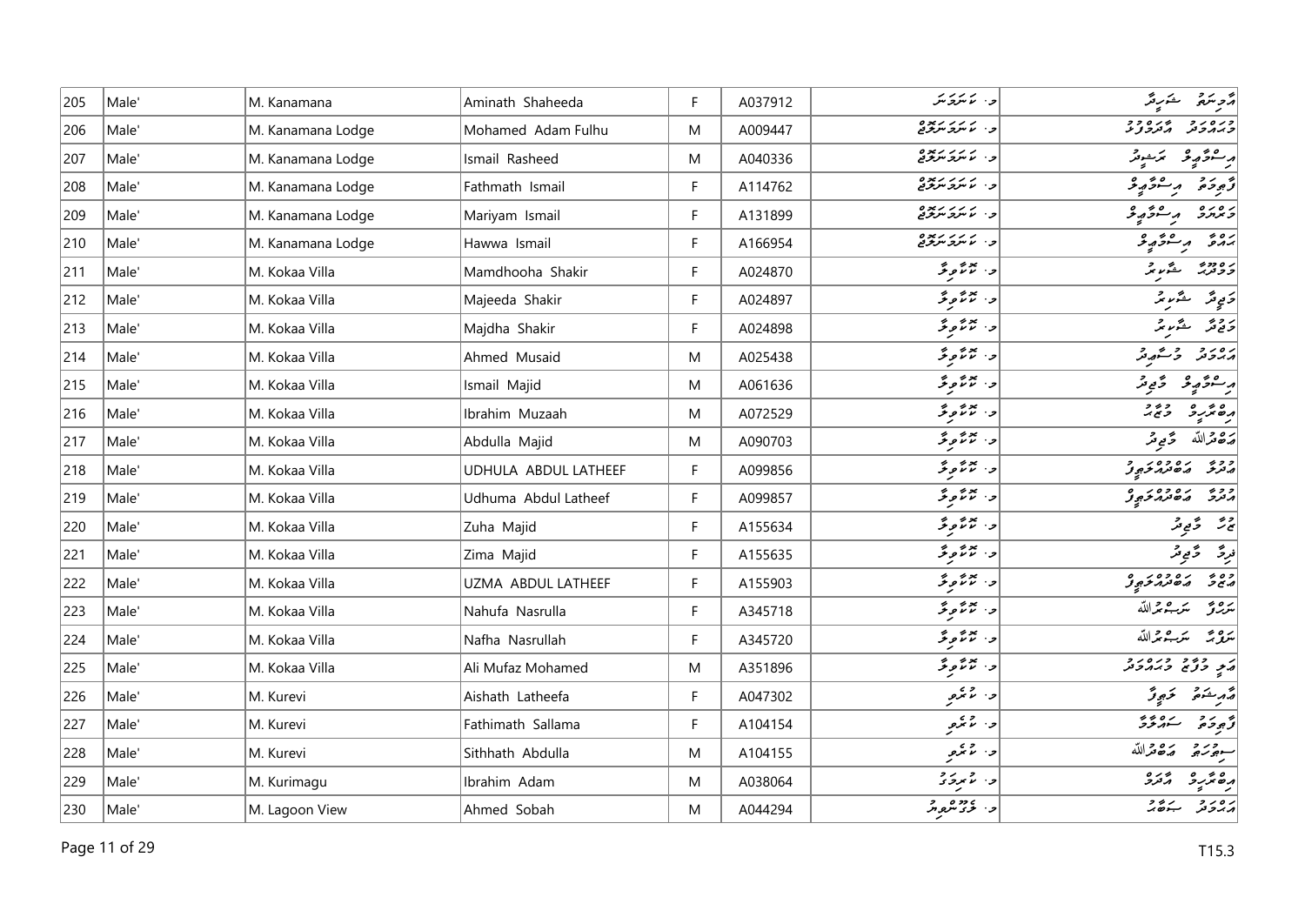| 231 | Male' | M. Lagoon View  | Aminath Sobeeha          | F         | A044312 | در دوه در                                  | أأرد المنفس المجمع المتعارية                  |
|-----|-------|-----------------|--------------------------|-----------|---------|--------------------------------------------|-----------------------------------------------|
| 232 | Male' | M. Lagoon View  | <b>IBRAHIM MASOODH</b>   | M         | A098090 | در دوه در                                  | ת סית כ כ ב ב ב                               |
| 233 | Male' | M. Lagoon View  | Ismail Abdul Raheem Adam | M         | A151294 | و. ودوه و                                  | ر صوره ده ده دره دره دره                      |
| 234 | Male' | M. Lagoon View  | Shimrau Ahmed            | F         | A278591 |                                            | شوونده برورد                                  |
| 235 | Male' | M. Lagoon View  | RIFSHA AHMED             | F         | A278592 | و . ووه ه و پر                             | بروث بره رو                                   |
| 236 | Male' | M. Lagoon View  | MOHAMED AHMED            | M         | A351161 | و . ووه و .<br>و . مور سر <sub>جو</sub> بر | כנסנכ נסנכ<br><i>כג</i> מכנ <sub>ע</sub> מגבע |
| 237 | Male' | M. Lagoon View  | Ali Shuaib Ahmed         | M         | A351164 | و . ووه و و                                | كمو خوكرة كالادد                              |
| 238 | Male' | M. Lilac        | Ali Najih                | M         | A024459 | وسوقرد                                     | ړې ش <sub>م</sub> ور                          |
| 239 | Male' | M. Lilac        | Mariyam Nasfa            | F         | A068003 | وسوقرة                                     | رەرە شرق                                      |
| 240 | Male' | M. Lilac        | Aishath Najwa            | F         | A069006 | والموقرة                                   | و ديگرد ده دره د                              |
| 241 | Male' | M. Lilac        | Hassan Navaz Adam        | M         | A080258 | وسوقرة                                     | بر کره دره وره                                |
| 242 | Male' | M. Lilac        | Aminath Hameedha         | F         | A233031 | وسوقرة                                     | أأوسكو أأتاجي                                 |
| 243 | Male' | M. Lilac        | Adam Nuhad               | ${\sf M}$ | A350606 | وسوقرة                                     | وره ووو<br>د ترد سربرتر                       |
| 244 | Male' | M. Lilac        | Abdulla Nawwaf           | M         | A352247 | وسوقرة                                     | رەقراللە سەم دە                               |
| 245 | Male' | M. Lilac        | Adam Naufaan Najih       | ${\sf M}$ | A372846 | وسوقرد                                     | وره رووه شمړ                                  |
| 246 | Male' | M. Lily Palace  | Mohamed Hameed           | M         | A064089 | ار. وو دکوت                                | ورەرو بەدىر                                   |
| 247 | Male' | M. Lily Palace  | Abdulla Mazin Mohamed    | M         | A342589 | ار. ووٍ دَوَتْ                             | برە داللە گەر مەدەر د                         |
| 248 | Male' | M. Lily Park    | Aishath Ali              | F         | A035945 | د ووژمره                                   | أشر بشكوه أتكمح                               |
| 249 | Male' | M. Lily Park    | Mariyam Shazna           | F         | A124627 | د· وووژ برنا                               | رەرە شەھ ش                                    |
| 250 | Male' | M. Lily Park    | Aminath Shiuna Ahmed     | F         | A124647 | د. د دیگری                                 | הכיתם ביתיה המכת                              |
| 251 | Male' | M. Lily Park    | Ahmed Hameed             | M         | A146365 | د. ووژیره                                  | أرور و بروتر                                  |
| 252 | Male' | M. Lily Park    | Fathmath Sudhuna Ahmed   | F         | A309011 | د· دِدِرْ بررْ                             | و د د دوه ده دو.<br>گهچره سنترس مدونتر        |
| 253 | Male' | M. Lysmata      | Adam Iwaz                | ${\sf M}$ | A000125 | و٠ ورادة ثح                                | أثرو بروح                                     |
| 254 | Male' | M. Lysmata      | Ahmed Shamin             | M         | A000128 | وسور مثرة كا                               | دەرو ھۇمەر                                    |
| 255 | Male' | M. Lysmata      | Ali Ahuson               | M         | A012072 | و. وعدة ق                                  | أوسم وأوسك                                    |
| 256 | Male' | M. Maafinivaage | Yasir Waheed             | M         | A059258 | ە: دۇر سرەتى                               | ە ئەسىرىمە ئەر تەر                            |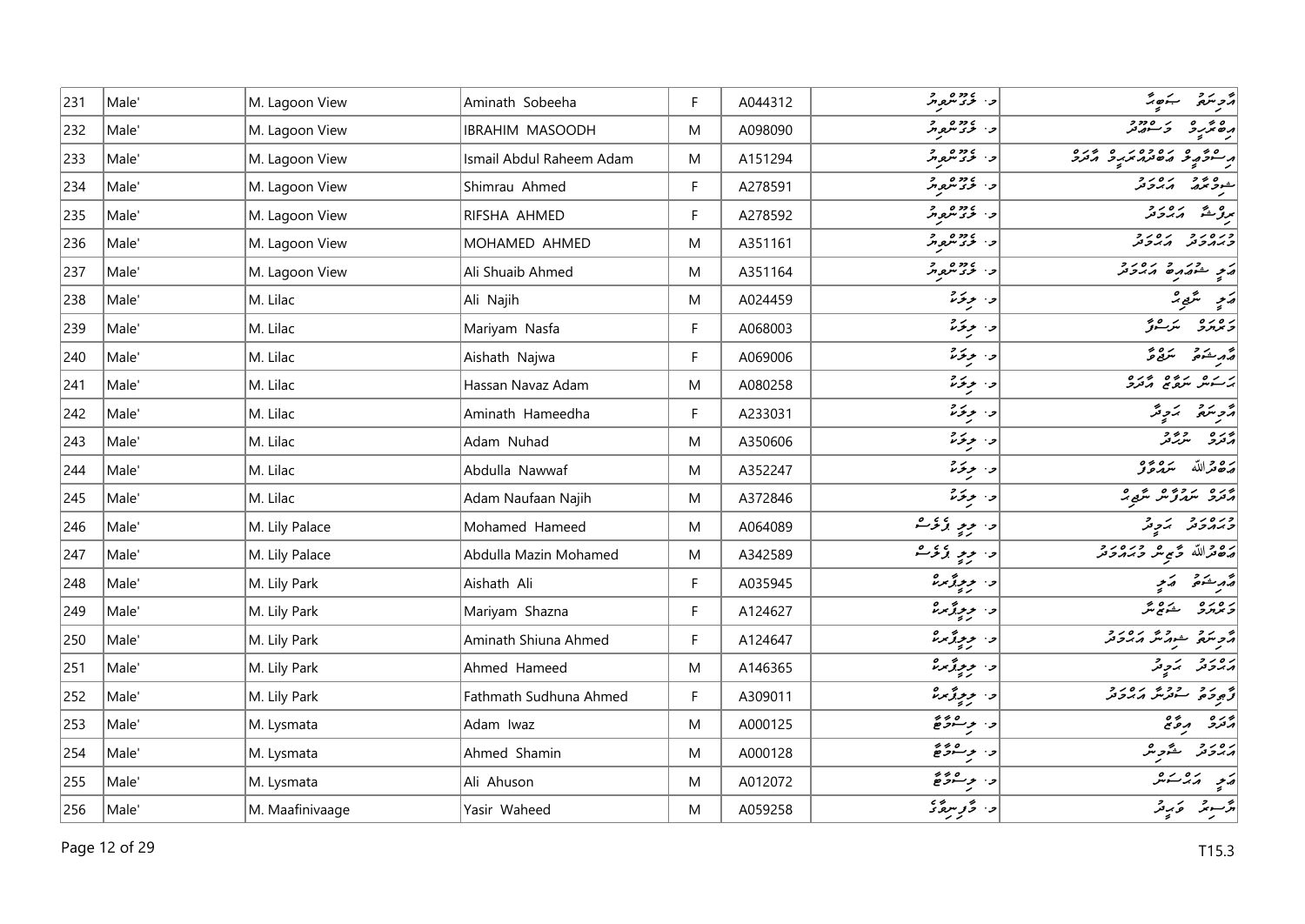| 257 | Male' | M. Maafinivaage      | Mariyam Shifana       | F           | A078041 | <sub>و</sub> . دُّ پرېدوندگا         | ىشىر تۈنىگر<br>  ئەنگەر ئ                      |
|-----|-------|----------------------|-----------------------|-------------|---------|--------------------------------------|------------------------------------------------|
| 258 | Male' | M. Maafinivaage      | Ali Amir              | M           | A131187 | د· د گورسوندگا                       | أميمج المجموعه                                 |
| 259 | Male' | M. Maafinivaage      | Ashraf Waheed         | M           | A149426 | د· د گورسرچ کا                       | أرشونرو أورقر                                  |
| 260 | Male' | M. Maafinivaage      | Abdulla Waheed        | M           | A151606 | و· د گوسرگانگا                       | برە ترالله<br>ءَ ٻريٽر                         |
| 261 | Male' | M. Maafinivaage      | Aminath Samiya        | F           | A151607 | <mark>و. ۇر</mark> ىبرۇ <sup>ي</sup> | سەٌ جە بىرٌ<br>أروبترة                         |
| 262 | Male' | M. Maafinivaage      | Ibrahim Waheed        | M           | A233526 | د گرېږدنکه                           | دەندە<br>ءَ ٻرتر                               |
| 263 | Male' | M. Maafinivaage      | Aishath Shiuna        | $\mathsf F$ | A333487 | د گرمرگر                             | ە ئەرىشكى ئىسمەت ئىش                           |
| 264 | Male' | M. Maafinivaage      | A'mmaru Yasir         | M           | A341922 | د گرېږي.                             | גם זה הצייית                                   |
| 265 | Male' | M. Maafinivaage      | Fathimath Sumayya     | F           | A341923 | و به محمو سرچ ځ                      | و ده دره و                                     |
| 266 | Male' | M. Maafinivaage      | Aminath Raaya Ismail  | F           | A358553 | د گ <sub>و</sub> سروگی               | הכתב תי תפיקי                                  |
| 267 | Male' | M. Maafinivaage aage | Faruhad Abdul Jaleel  | M           | A009961 | د گرېږمونه ده.<br>م                  | ر و دو ده وه د و و<br>تو بررتر د پره ترویخ و و |
| 268 | Male' | M. Maafinivaage aage | Mariyam Ali           | F           | A051130 | د ژوموژه ده                          | د ۱۵ د مړ                                      |
| 269 | Male' | M. Maafinivaage aage | Ali Waheed            | M           | A341336 | و ژومبۇ دە                           | أرشح أترامه                                    |
| 270 | Male' | M. Maafinivaage aage | Mohamed Aksam Waheed  | M           | A341337 | د گرمه ده                            |                                                |
| 271 | Male' | M. Madithila         | Ibrahim Hassan        | M           | A025480 | د· د د و د                           | رەپزىر بىسكى                                   |
| 272 | Male' | M. Madithila         | NAWAAL IBRAHIM HASSAN | $\mathsf F$ | A337795 | ە ئەبۇئە                             |                                                |
| 273 | Male' | M. Madithila         | Mohamed Naveen        | M           | A337796 | <mark>و، ځوم</mark> ونځه             | ورەرو بروتكر                                   |
| 274 | Male' | M. Manorial          | Mohamed Nazeel        | M           | A111126 | اد کی شهر می                         | ورەرو شھرى                                     |
| 275 | Male' | M. Manorial          | Ahmed Visaal          | M           | A116068 | والمحتمية                            | رەرد وڭۇ                                       |
| 276 | Male' | M. Manorial          | Aishath Vishamath     | F           | A317059 | د . د عربر و                         | وكرشكو ويشرده                                  |
| 277 | Male' | M. Manorial          | Moosa Naeem           | M           | A321651 | و كامبر                              | دو شهره<br>در شهره                             |
| 278 | Male' | M. Maya              | Mohamed Yoosuf        | M           | A011716 | و٠ وَگ                               | כנים ניבר כם<br>בגמבת ת—נצ                     |
| 279 | Male' | M. Maya              | Hussain Kisan         | M           | A011824 | و گەگر                               | يزخير بمر بر ستر مر                            |
| 280 | Male' | M. Maya              | Asiyath Ishan         | F           | A041015 | و٠ وَگ                               | أم سورة المستور                                |
| 281 | Male' | M. Maya              | Yoosuf Shan           | M           | A041617 | والمتجم                              | يەمىر<br>دد حره<br>مرسسو                       |
| 282 | Male' | M. Maya              | MARIYAM NISHAN        | $\mathsf F$ | A051416 | و گەگر                               | رەرە سەشەر                                     |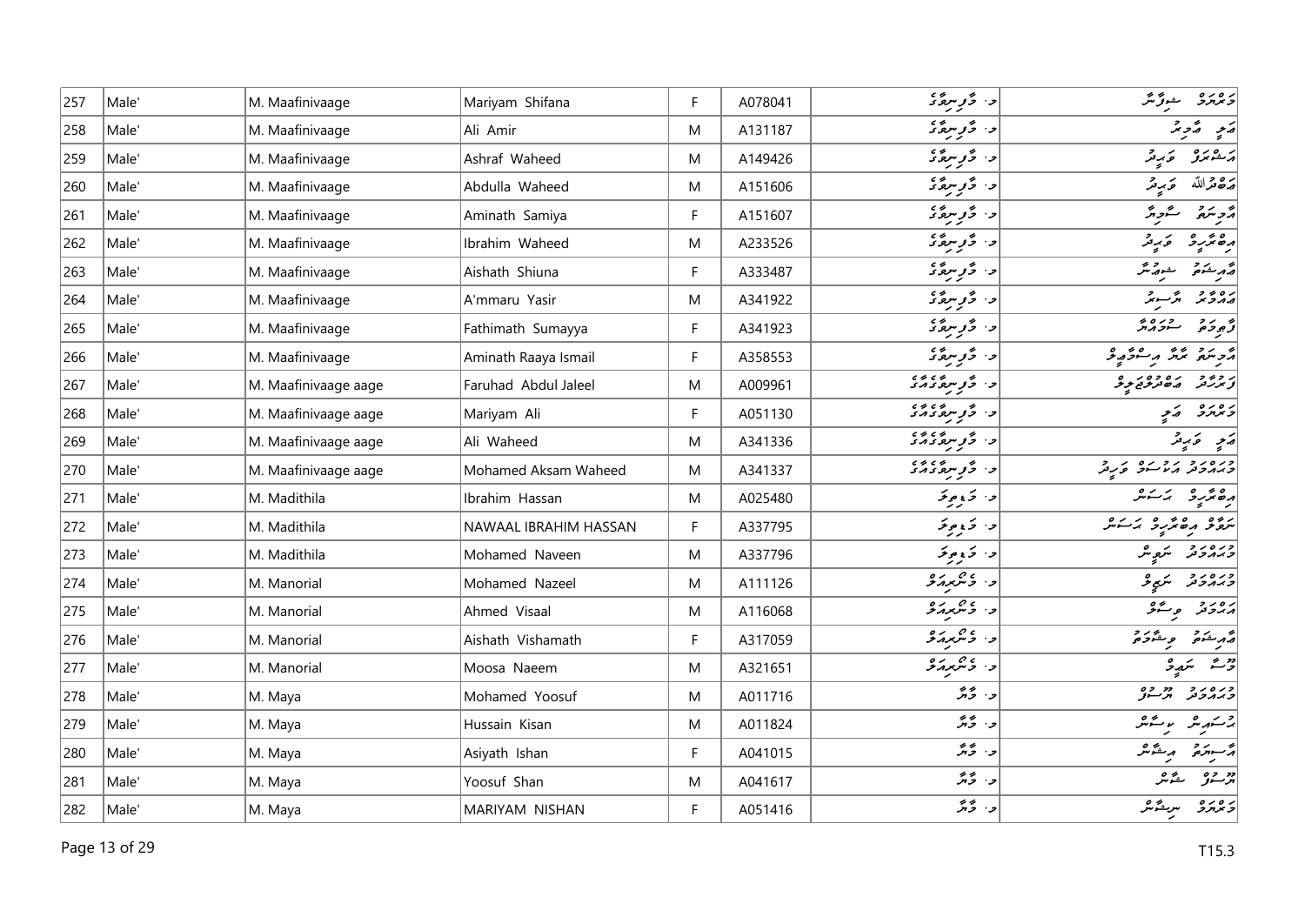| 283 | Male' | M. Maya        | Dr. Aishath Wishan           | F  | A051441 | وا وَگُرُّ                     | لدەن ئەرسۇم بوشى                                                                                                                                          |
|-----|-------|----------------|------------------------------|----|---------|--------------------------------|-----------------------------------------------------------------------------------------------------------------------------------------------------------|
| 284 | Male' | M. Maya        | Ahmed Shihan                 | M  | A061583 | و٠ وَگ                         | رەرەتى جەرگەر<br>دېمۇ ئەسەر سىر سىر سىر<br>ئاسىمى ئىسىر سىر سىر سىر سىر سىر سىر ئىسىر كىلىن كىلىن كىلىن كىلىن كىلىن كىلىن كىلىن كىلىن كىلىن كىلىن كىلىن ك |
| 285 | Male' | M. Maya        | Mishaal Hussain Kisan        | M  | A316283 | و٠ وَگ                         |                                                                                                                                                           |
| 286 | Male' | M. Maya        | Zifa Shihan                  | F  | A323941 | ر ژگر                          |                                                                                                                                                           |
| 287 | Male' | M. Metro Villa | AHMED NEESHAM NASIR          | M  | A000681 | و· وقع تروتر                   | رەر دېرېشى كەيدىر                                                                                                                                         |
| 288 | Male' | M. Metro Villa | <b>IBRAHIM NAHSHAL NASIR</b> | M  | A000682 | د . د ۱۳۵۶ وگړ                 | رەپرى سرگىشكى سىبدىر                                                                                                                                      |
| 289 | Male' | M. Metro Villa | <b>MARIYAM NAHUSHA NASIR</b> | F  | A000683 | و. دَعِمْهِ دُّ                | و ورو الروحة الرسولا                                                                                                                                      |
| 290 | Male' | M. Metro Villa | Mohamed Nasir                | M  | A011311 | د . ژەم بۇ ئۇ                  | ورەرو شەر                                                                                                                                                 |
| 291 | Male' | M. Metro Villa | NAEEMA AHMED FULHU           | F. | A040976 | - مقام محمد محمد محمد محمد الس | بتمدۇ بەردىدى                                                                                                                                             |
| 292 | Male' | M. Metro Villa | Neesha Nasir                 | F  | A040982 | و. دەم ئۇ                      | سرينگ سگرجونگر                                                                                                                                            |
| 293 | Male' | M. Metro Villa | <b>ISMAIL NASHWAN NASIR</b>  | M  | A322522 | د خېڅونونځه                    | رەش <i>ۇر ئۇ</i> سەھ ئىرىشى سىر بىر                                                                                                                       |
| 294 | Male' | M. Metro Villa | MOHAMED AIK NEESHAM          | M  | A332976 | د . د ۱۳۵۶ وگ                  | ورەرو رو سرشگ                                                                                                                                             |
| 295 | Male' | M. Meyga       | Mohamed Saeed                | M  | A067978 | و• می د                        | ورەرو سەر                                                                                                                                                 |
| 296 | Male' | M. Meyga       | Abdulla Ath-har Saeed        | M  | A120255 | و• می ر                        | رە داللە مەدرىر سەمەتر                                                                                                                                    |
| 297 | Male' | M. Meyga       | Aishath Nashwa Saeed         | F  | A275164 | و به میم                       | أوالم مشكرة المستريد والمرادر                                                                                                                             |
| 298 | Male' | M. Milaavaru   | Aishath Hussain              | F  | A032326 | و• وِقَرَة تَرُ                | ۇرمىشقى برگىتىرىش                                                                                                                                         |
| 299 | Male' | M. Milaavaru   | Hawwa Zakariyya              | F  | A041489 | وا وِ وَ وَ دَ                 |                                                                                                                                                           |
| 300 | Male' | M. Milaavaru   | Aminath Zahira               | F. | A041490 | والمرقرة بمر                   | أزويتهم بخربته                                                                                                                                            |
| 301 | Male' | M. Milaavaru   | Sara Ali                     | F. | A053831 |                                | $\begin{bmatrix} 1 & 1 & 1 \\ 1 & 1 & 1 \\ 1 & 1 & 1 \end{bmatrix}$                                                                                       |
| 302 | Male' | M. Milaavaru   | Ahmed Nazeef                 | M  | A067769 | د . دِ دُوَ پُر                | أرورو الكمور                                                                                                                                              |
| 303 | Male' | M. Milaavaru   | Khadeeja Ahmed               | F  | A069365 | و· وِوُّوَمَرُ                 | زىرى مەدور                                                                                                                                                |
| 304 | Male' | M. Milaavaru   | Ismail Shiyah                | M  | A075018 | د· دِ ژُوَنَد                  | أراعتم ومحمورها والمحمد                                                                                                                                   |
| 305 | Male' | M. Milaavaru   | AHMED ZAHIR                  | M  | A089654 | والمرقرة بمر                   | رەرو پەرىر                                                                                                                                                |
| 306 | Male' | M. Milaavaru   | Aminath Asma                 | F  | A095756 | د . دِ دُوَ پُر                | ړې شه ته کم شو                                                                                                                                            |
| 307 | Male' | M. Milaavaru   | Fathimath Nazeeha            | F. | A106653 | و· وِوُوَىد                    | ا تو بر در<br>ا<br>سَيپِ                                                                                                                                  |
| 308 | Male' | M. Milaavaru   | Ibrahim Junah                | M  | A121327 | د· دِ ژُوَنَد                  | دە ئەر ئىس                                                                                                                                                |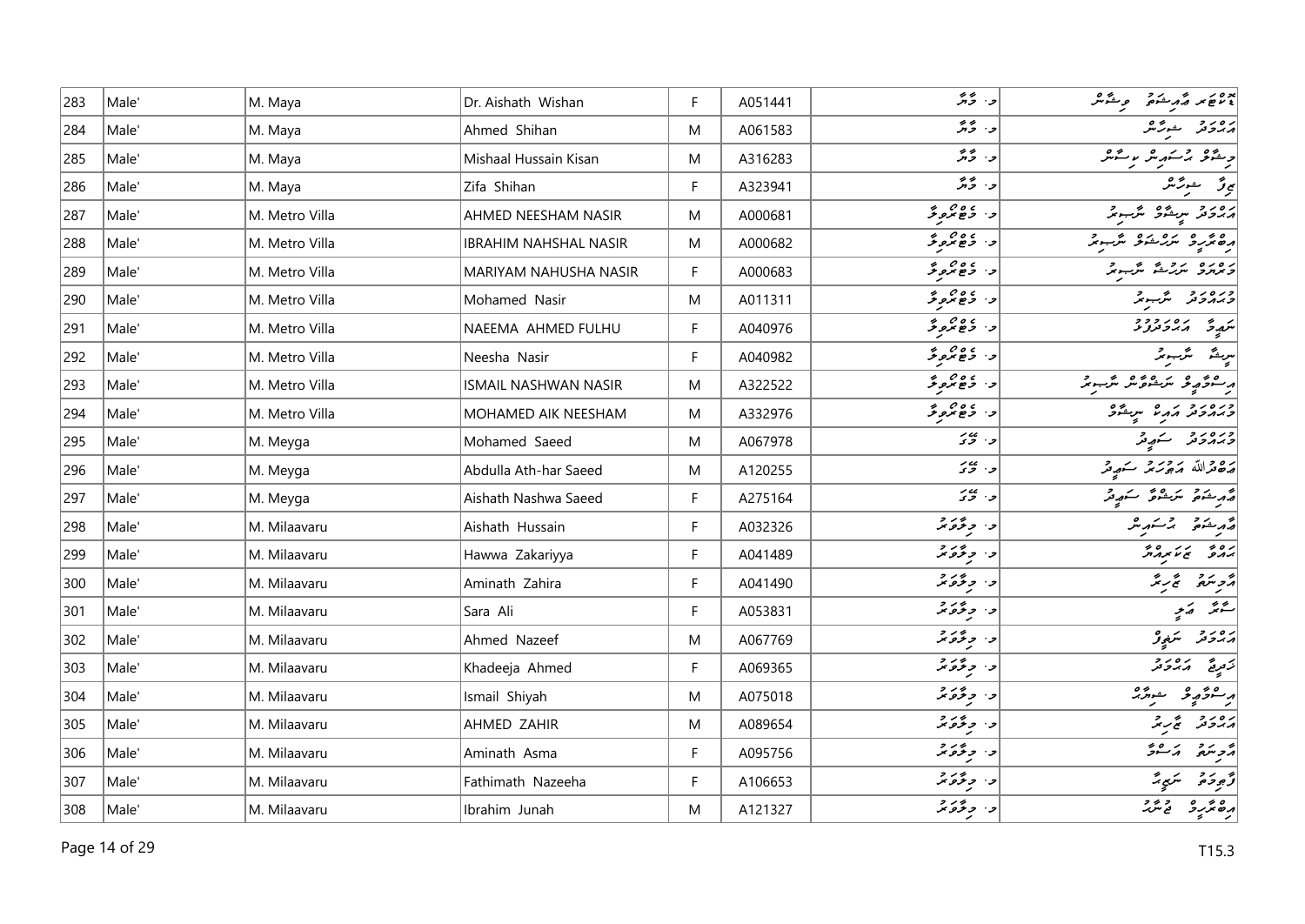| 309 | Male' | M. Milaavaru   | Ali Jinah             | M         | A123828 | <sub>وا</sub> په دېڅونکه      | أتمنح ويثمد                                         |
|-----|-------|----------------|-----------------------|-----------|---------|-------------------------------|-----------------------------------------------------|
| 310 | Male' | M. Milaavaru   | Zumra Mohamed Waheed  | F         | A130431 | وسوقرة تمر                    | 2007 2007 2007 كومبر مر                             |
| 311 | Male' | M. Milaavaru   | Sajwa Yauqoob         | F         | A341109 | <sub>و: ح</sub> ِ قِرْءَ مَرْ | ر و در دوده<br>سونده دروره                          |
| 312 | Male' | M. Milaavaru   | Aman Ahmed Zahir      | M         | A343606 | <mark>ى بەرگەنگە</mark>       | روه ره دو و پرتر                                    |
| 313 | Male' | M. Milaavaru   | Moosa Najah           | M         | A350594 | وسو محوكم                     | ووقت الترقي                                         |
| 314 | Male' | M. Milaavaru   | Reem Mohamed Waheed   | F         | A351801 | اه وژوند                      | ر و وره دو د دو                                     |
| 315 | Male' | M. Minaavaru   | Niuma Hussain         | F         | A007882 | د· دِ مُرْهَ مُرْ             | سرچ چرک مر                                          |
| 316 | Male' | M. Minaavaru   | Nuzhath Hussain       | F         | A036358 | <sub>و: ح</sub> ِ مُرْوَىمُ   | مرج در د حسابه شهر می                               |
| 317 | Male' | M. Minaavaru   | Hussain Nooh          | ${\sf M}$ | A036359 | <sub>ح∙</sub> جِسَّدَة تَمَدُ | ا چر سے مرکز میں میں تھی۔<br>اس کے مرکز میں مس      |
| 318 | Male' | M. Minaavaru   | Sobira Hassan         | F         | A036360 | د· دِ مُرْوَىمْهِ             | بەھ ئەرىكىسى                                        |
| 319 | Male' | M. Minaavaru   | Mohamed Amir          | M         | A049846 | ار. <sub>ح</sub> ېتروند       |                                                     |
| 320 | Male' | M. Minaavaru   | Ahmed Arif            | M         | A060142 | د· دِ مُرْهَ مُرْ             | رەر ئەر                                             |
| 321 | Male' | M. Minaavaru   | Saudulla Abbas        | ${\sf M}$ | A062640 | و· ويتزوجر                    | يَدَ حِمْدِ اللّهُ مَهْ مِرْهُ حَمْ                 |
| 322 | Male' | M. Minaavaru   | Ibrahim Mohamed       | M         | A063167 |                               | תפתוכ בגתכת                                         |
| 323 | Male' | M. Minaavaru   | Hassan Fazeel         | M         | A113926 | د· دِ مُرْوَىمْ               | پرستانش توسیقی                                      |
| 324 | Male' | M. Minaavaru   | Ibrahim Fayaz         | M         | A113927 | وسي مركز و                    | رە ئرىر ئىرگى                                       |
| 325 | Male' | M. Minaavaru   | Aishath Anam Saudulla | F         | A339921 | <sub>و: ح</sub> ِ مُرْوَىمُ   | قديدة وبره سوقرالله                                 |
| 326 | Male' | M. Miraaju     | Mohamed Aroosh        | M         | A045659 | و· وِتَرْمَح                  | وره رو دوده.<br>وبردونر اربوده                      |
| 327 | Male' | M. Miraaju     | Aminath Aroosha       | F         | A045660 | و· وِ مَرْتَج                 | أأزجر سكرة المائر أيتحرج                            |
| 328 | Male' | M. Miraaju     | Fathimath Aroosha     | F         | A045661 | او . ویژیخ<br>——              | پر جو شہر<br>م <i>ر</i> تحریف<br>و مر در<br>ترجو حر |
| 329 | Male' | M. Miraaju     | Wafiyya               | F         | A057140 | و· وِبَرَّةٍ                  | ءَ دِ مگ                                            |
| 330 | Male' | M. Miraaju     | Ahmed Aroosh          | ${\sf M}$ | A123036 | و· وِ پُرُمْ                  | ره ر د در در د<br>م.پروتر م.پرشو                    |
| 331 | Male' | M. Miraaju     | Mariyam Aroosha       | F         | A123037 | و· وِ تَدْيَحْ                | ره ره دره<br>و پر رو پر                             |
| 332 | Male' | M. Miraaju     | Hussain Aroosh        | ${\sf M}$ | A342969 | اوس و پژو                     | برسكرمر المردوع                                     |
| 333 | Male' | M. Mirihimaage | Ibrahim Riza          | M         | A026257 | $rac{c}{c}$                   | ەھترىرى برگ                                         |
| 334 | Male' | M. Mirihimaage | Mohamed Husham        | ${\sf M}$ | A026333 |                               | ورەرو <u>جەم</u> و                                  |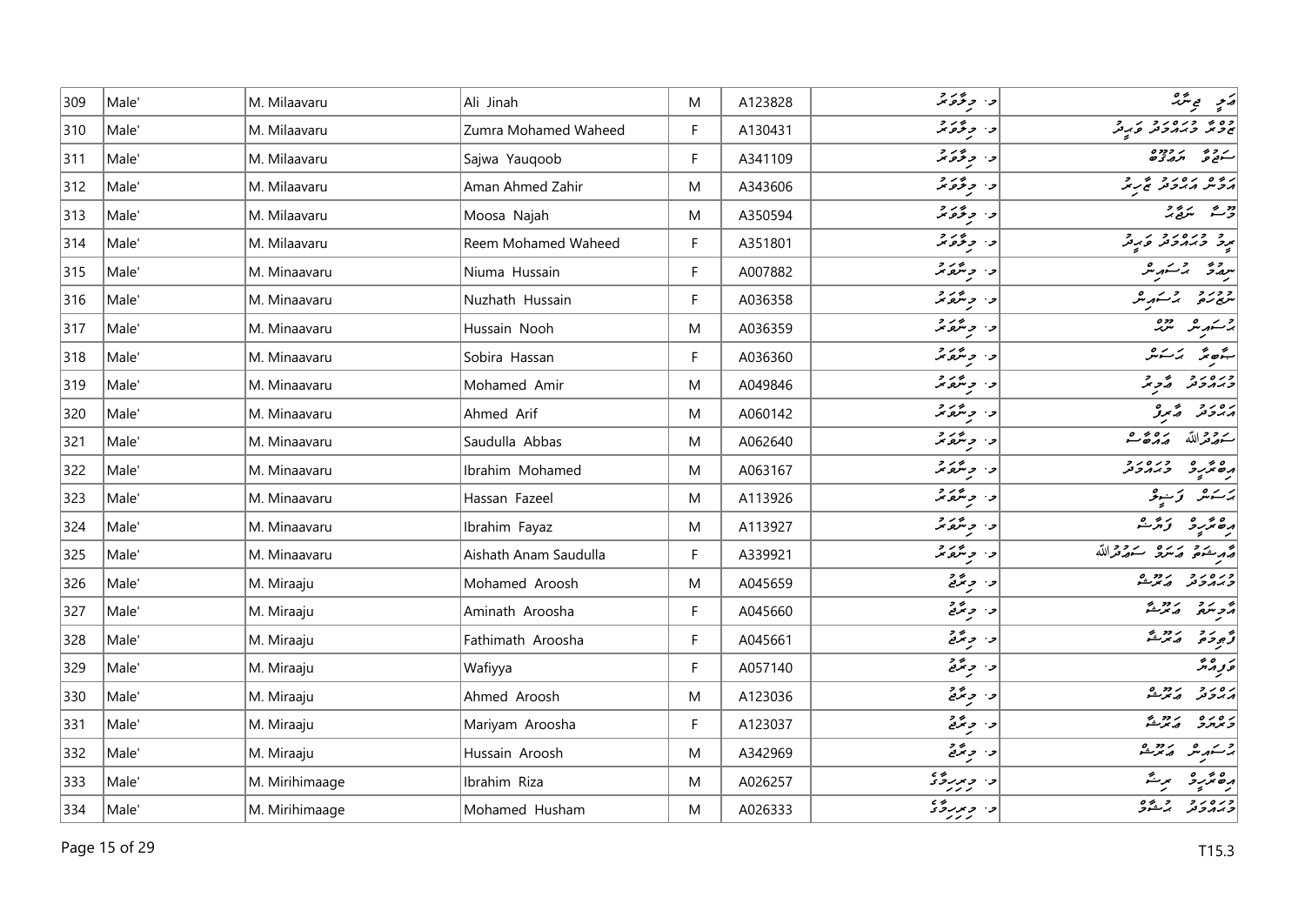| 335 | Male' | M. Mirihimaage     | Hassan Fayaz                     | M  | A026395 | و . و پرېرونو<br>رس                                  | يرسەش تۇپرىشە                                        |
|-----|-------|--------------------|----------------------------------|----|---------|------------------------------------------------------|------------------------------------------------------|
| 336 | Male' | M. Mirihimaage     | Hussain Niyaz                    | M  | A046243 | و ۰ و بورونو <i>۰</i><br>シンシ                         | جرسكور شريدهم                                        |
| 337 | Male' | M. Mirihimaage     | Maryam Shaheeda                  | F  | A050820 | و . و پرېرونو<br>د بر                                | رەرە شەرىگە                                          |
| 338 | Male' | M. Mirihimaage     | Mohamed Shaneez Abdul<br>Latheef | M  | A119988 | و· وبررونی<br>ربر                                    | وره رو شکسره ره وه دره و                             |
| 339 | Male' | M. Mirihimaage     | Mariyam Hanan                    | F  | A125863 | و ، و بربروی<br>د ، د                                | رەرە رىرە                                            |
| 340 | Male' | M. Mirihimaage     | Ahmed Zamil                      | M  | A153426 | و .<br>و . و بوروی<br>シンジ                            | رەر ئەرۋ                                             |
| 341 | Male' | M. Mirihimaage     | Aminath Zahira                   | F. | A219518 | و ۰ و بوروی<br>シンジ                                   | أزويتهم بخربته                                       |
| 342 | Male' | M. Mirihimaage     | Ali Razaan                       | M  | A349550 | او ، و برروی<br>سند : در                             | أەسم ئىتى ش                                          |
| 343 | Male' | M. Modern House    | AHMED MANSOOR                    | M  | A064047 | ى ئىچ ئەرىرى<br>ئ                                    | ג פגב בה בבב<br>הגבע בית הבי                         |
| 344 | Male' | M. Modern House    | Shaheedha Ismail                 | F  | A160231 | ى ئىچ ئەرگەر ق                                       | خىرىتر برسىتى پە                                     |
| 345 | Male' | M. Modern House    | Aishath Nauma                    | F. | A160234 | ى ئىچ ئەرىرى<br>ئ                                    | حرمشكا سمصر                                          |
| 346 | Male' | M. Modern House    | Ahmed Nazeeh Ismail              | M  | A348172 | په سمه ۱۶۷۵ و.<br>په سمه کار ک                       | ג׳גל תו ג' הרייבין ב                                 |
| 347 | Male' | M. Moosiru         | Moosa Yasir                      | M  | A054797 | والمتح سيانجر                                        | 7. پیشه پیش بر می                                    |
| 348 | Male' | M. Moosiru         | Mohamed Iyas Yasir               | M  | A151234 | ە بە تۇسى <i>رىگە</i>                                | כנסנב גילה ואיה                                      |
| 349 | Male' | M. Moosiru         | Mariyam Iyanee Yasir             | F  | A151235 | ى بە تۈسىر<br>مەس                                    | وبروكر ويؤس ترسير                                    |
| 350 | Male' | M. Morning Village | Mohamed Zubair                   | M  | A000316 | د· گرسر مربر و ڈیج                                   | כנסנכ כנג                                            |
| 351 | Male' | M. Morning Village | Ahmed Zubair                     | M  | A000643 | و و کورمر <sub>ی و د</sub> ونج                       | גפנק קבר                                             |
| 352 | Male' | M. Morning Village | Ali Manik                        | M  | A012382 | د· گ <sup>ې</sup> رىش <sub>كى</sub> <sub>ئو</sub> گە | ە بەيە ئەرىتى                                        |
| 353 | Male' | M. Morning Village | Mariyam Leena Ali                | F. | A041315 | د· گ <sup>ې</sup> سرىندىمو ئىقى                      | دەرو بېتر مۇ                                         |
| 354 | Male' | M. Morning Village | Abdulla Zubair Ahmed             | M  | A124798 | و· وكبر شده و دقي                                    | برە داللە تەھەر ئەربەد                               |
| 355 | Male' | M. Morning Village | Hawwa Zuha Mohamed               | F  | A165818 | و· وكبر مرغوغ و دقيقي                                | גם 4 כי כגם גב<br>גרגע – גרגבע                       |
| 356 | Male' | M. Morning Village | Aminath Zaara Ahmed              | F  | A334930 | و· د سرسى و د د کا                                   |                                                      |
| 357 | Male' | M. Muringu         | Mauroof Saadiq                   | M  | A003345 | والمتحموسو                                           | ر و ووه<br><i>و ما برقو</i> به سبک <sup>و</sup> ترنی |
| 358 | Male' | M. Muringu         | Rana Ahmed Saadiq                | F  | A012985 | و . و څرسو                                           | ر پر رور و گرونج بر پر د                             |
| 359 | Male' | M. Muringu         | Rayya Ahmed Saadiq               | F  | A012988 | والمتحموس                                            | رەپ رەرد پەرتى<br>بىرەر مەركىر سەترى                 |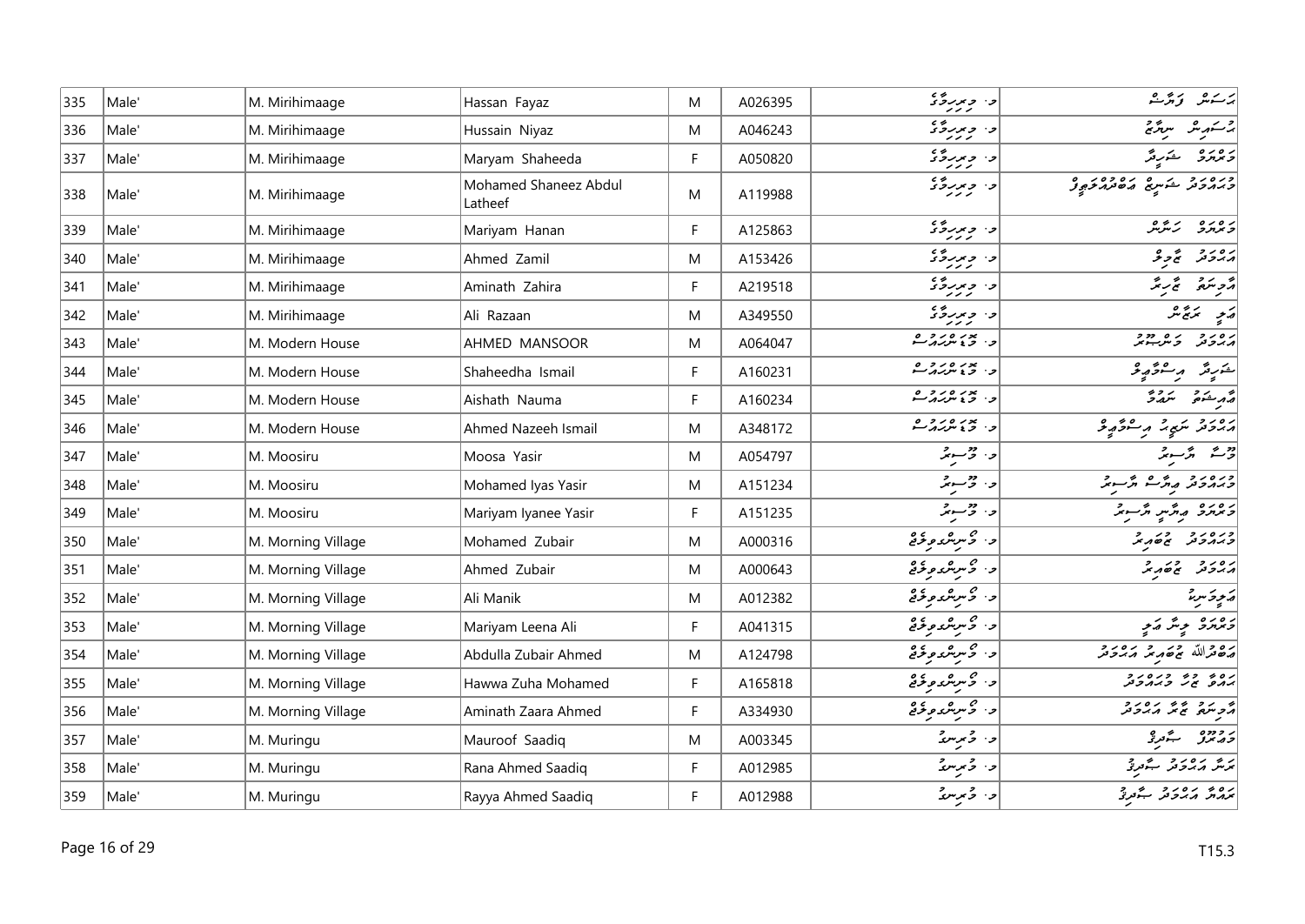| 360 | Male' | M. Muringu         | Ahmed Saadiq                 | M           | A032502 | والمحموس                                        | رەر ئەتەر                                                                           |
|-----|-------|--------------------|------------------------------|-------------|---------|-------------------------------------------------|-------------------------------------------------------------------------------------|
| 361 | Male' | M. Muringu         | Aminath Ahlam Saadiq         | F           | A034986 | والمتحمير سرح                                   | و دو ده وه ځېږ                                                                      |
| 362 | Male' | M. Muringu         | Ismail Saadiq                | M           | A042520 | <sub>وا</sub> وحميد سر                          | رەشۇرچە سۇرچ                                                                        |
| 363 | Male' | M. Muringu         | Mamdhooh Saadiq              | M           | A068331 | د ۰ د توسر                                      | رەپىيە مەرچ<br><i>دونىر</i> سە <i>تى</i> ر                                          |
| 364 | Male' | M. Muringu         | Raaid Ahmed Sodig            | M           | A099337 | ور الحميرسو                                     | مگهر تر مرکز در مرکز به شور تر<br>مگهر تر مرکز تر مرکز ب                            |
| 365 | Male' | M. Muringu         | Rafa Ahmed Sadiq             | M           | A099338 | والمحموس                                        | رە رەرە جەر                                                                         |
| 366 | Male' | M. Muringu         | Stefan Saadiq                | M           | A116593 | والتحميلية                                      | ەر ئەرەپە ھەر ئە                                                                    |
| 367 | Male' | M. Muringu         | <b>ISHRAN MAUROOF SAADIQ</b> | $\mathsf F$ | A329038 | و- وحميد المح                                   | د شوش و دوده و محمده<br>د شوش و د برو                                               |
| 368 | Male' | M. Muringu         | ALHAN MAUROOF SAADIQ         | F           | A329039 | والمتحمير مرحم                                  | ד ס שים בריכים היותרים<br>היכה יותר בריבור היותרים                                  |
| 369 | Male' | M. Naagoashi Villa | Hassan Adam                  | M           | A042862 | و. مَدْعُوهِ قُرُ                               | يُرَسَدَسُ مُرْمَرِدِ                                                               |
| 370 | Male' | M. Naagoashi Villa | Fathimath Ibrahim            | F           | A054017 | و. مدهم مروقر                                   | وتجوحتى مقترح                                                                       |
| 371 | Male' | M. Nautilus        | Ahmed Hameed                 | M           | A035486 | - مگھ بچرے                                      | رەرو روم                                                                            |
| 372 | Male' | M. Naza            | Ahmed Zahir                  | M           | A121460 | و· سَرَبِجَ                                     | رەرد پچ رىر                                                                         |
| 373 | Male' | M. Neeloafarumaage | Hudha Haleem                 | $\mathsf F$ | A011287 | د ۰ سرد و در و د                                | رُمَّر بَرْدٍوْ                                                                     |
| 374 | Male' | M. Neeloafarumaage | Ahmed Haleem                 | M           | A048615 | و٠ سرگور ووه و<br>و٠ سرگور مرگور                | د د د د د د و                                                                       |
| 375 | Male' | M. Neeloafarumaage | Razeena Tuttu Didi           | F           | A056688 | و . سرپوتو بروي<br>و . سرپوتو بروي              | برې شر ده د وربر<br>برې شر مورموبربر                                                |
| 376 | Male' | M. Neeloafarumaage | Hassan Haleem                | M           | A057498 | د . سرد د د د ،<br><mark>د . سرد د برد د</mark> | رُسَمَّرْ الْأَرْجَةِ                                                               |
| 377 | Male' | M. Neeloafarumaage | Dr. Hussain Haleem           | M           | A059302 | <sub>و</sub> . سرد و د و و                      | $\frac{1}{2}$ $\frac{1}{2}$ $\frac{1}{2}$ $\frac{1}{2}$ $\frac{1}{2}$ $\frac{1}{2}$ |
| 378 | Male' | M. Neeloafarumaage | Simana Ismail                | F           | A160233 | د . سرد د د د ،<br> د . سرد د د د د             | سوڤسر وعوُرٍو                                                                       |
| 379 | Male' | M. Neeloafarumaage | Aminath Shinana              | $\mathsf F$ | A162813 | و . سرپوتو بروي<br>و . سرپوتو بروي              | ۇچەسكە ھەستىتر                                                                      |
| 380 | Male' | M. Noobahaaru      | FATHMATH NASREENA            | F           | A040147 | בי יחסילי ב                                     | ۇۋەۋە بىرىشىرىتر                                                                    |
| 381 | Male' | M. Noobahaaru      | Aishath Haseena              | $\mathsf F$ | A040157 | و . بیره در و<br>و . سره رنجر                   | مەم ئىكى ئەسىرىگە                                                                   |
| 382 | Male' | M. Noobahaaru      | Aminath Zoosha               | F           | A040469 | בי יחסילי ב                                     | أثر جريع المحمد المحمد                                                              |
| 383 | Male' | M. Noobahaaru      | Ahmed Ashraf                 | M           | A040480 | و<br>و . سره ر بر                               | رەرد كەشىر                                                                          |
| 384 | Male' | M. Noobahaaru      | Aminath Rashfa               | F           | A040481 | و<br>و . سره ر بر                               | أرمز<br>ىرشىۋ                                                                       |
| 385 | Male' | M. Noobahaaru      | Aminath Muna                 | F           | A045864 | בי ייקו <i>ם ג'יק</i>                           | ړٌ پر په د کر                                                                       |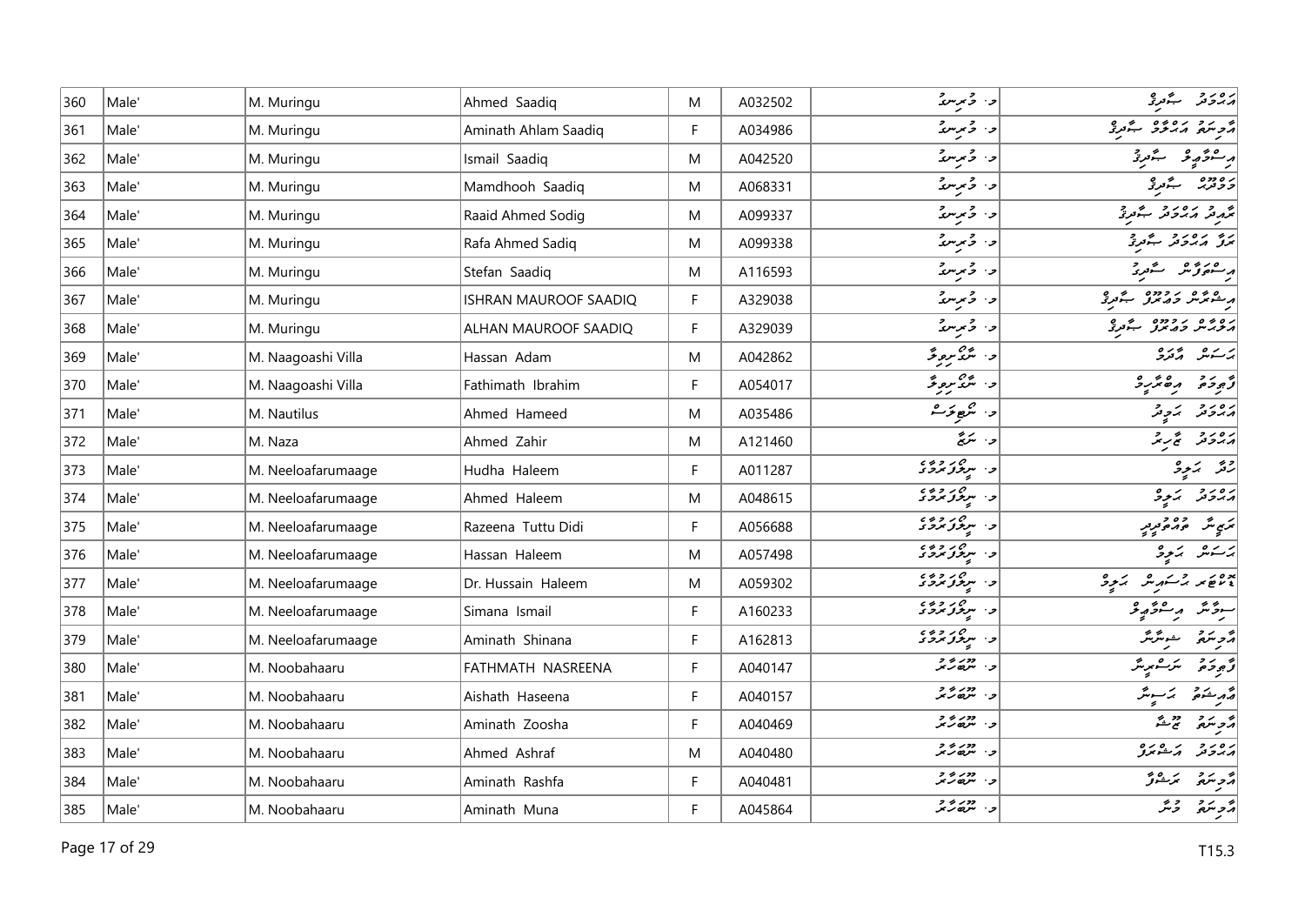| 386 | Male' | M. Noobahaaru   | Fathimath Adam                    | F  | A049295 | בי ממשיב<br>בי ייקו <i>ם ג'</i> יק    | و د دره                                                     |
|-----|-------|-----------------|-----------------------------------|----|---------|---------------------------------------|-------------------------------------------------------------|
| 387 | Male' | M. Noobahaaru   | Abdul Majid                       | M  | A063169 | בי ממשיב<br>בי ייקו <i>ם ג'</i> יק    | ر ۵ ۶ وه ۶ و تر<br>در کانگرنگرنگ فر                         |
| 388 | Male' | M. Noobahaaru   | Ghassan Mohamed Abdul<br>Muhaimin | M  | A089748 | בי ידע מידי<br>בי ייקו <i>ם ג'</i> יק | גם גם כגםגב גם כם כגב.<br>ג'ור אייני בגורכת ג'וסת כבילוקביל |
| 389 | Male' | M. Noobahaaru   | Aishath Nyfyn                     | F  | A089953 | و . دور و د<br>و . سره رنجر           | أقهر يشكون المستوينكر                                       |
| 390 | Male' | M. Noobahaaru   | Aminath Sizileen                  | F  | A089954 | בי ייקו <i>ם ל</i> יב                 | أۇجەنئى سىبېرىش                                             |
| 391 | Male' | M. Noobahaaru   | Ali Ahusham                       | M  | A089971 | و . بیره در و<br>و . سره رنجر         | $rac{2}{3}$                                                 |
| 392 | Male' | M. Noobahaaru   | Ali Shaam                         | M  | A099145 | و . بیره در و<br>و . سره رنجر         | أركمتني المشركر                                             |
| 393 | Male' | M. Noobahaaru   | Saudulla Gasim                    | M  | A138409 | בי ייקו <i>ם ל</i> יב                 | كركر قرالله تؤسو                                            |
| 394 | Male' | M. Noobahaaru   | Mohamed Husam                     | M  | A322925 | בי ייקו <i>ם ל</i> יב                 | ورەر د د مەد                                                |
| 395 | Male' | M. Noobahaaruge | Hussain Ali                       | M  | A026301 | د در د د د<br>د . سره ر برد           | جرستهریش اورامی                                             |
| 396 | Male' | M. Noobahaaruge | Fathimath Agila                   | F  | A042632 | د در د د د<br>د ۱۰ سره ر برد          | قُهِ وَءُ صَّوَمَّ                                          |
| 397 | Male' | M. Noobahaaruge | Ahmed Easa                        | M  | A043581 | و . هور پو و ،<br>و . سرچه رسمری      | رەرد پە                                                     |
| 398 | Male' | M. Noobahaaruge | Fathimath Jaroosiya Ismail        | F. | A054777 |                                       | توجود ويردو بالمستر بالمستورية                              |
| 399 | Male' | M. Noobahaaruge | Aminath Ashfa                     | F  | A124442 | د در د د د<br>د ۱۰ سره ر برد          | أأزجر ستعرج أركاشوش                                         |
| 400 | Male' | M. Noobahaaruge | Shurufa Rasheed                   | F  | A292651 | د در د د د<br>د ۱۰ سره ر برد          | لشمرة ترجيته                                                |
| 401 | Male' | M. Noobahaaruge | Ismail Shauf Rasheed              | M  | A337981 |                                       | ر قاھ ھار دور ہے۔<br>اس سوگار کا عام کی اس کا اس            |
| 402 | Male' | M. Noobahaaruge | Mariyam Shaffa                    | F  | A353560 | و . مردم و ،<br>و . مرده رحمه د       | أوبوره المشورة                                              |
| 403 | Male' | M. Noobahaaruge | Abdulla Athif Asfaan              | M  | A357319 | و . دور و و .<br>و . سره ر سر و       | رە داللە مەرد مەر دىن                                       |
| 404 | Male' | M. Pine Apple   | Ali Naseem                        | M  | A023854 | و· بوَم شمرور و                       | أركمني الكرسوق                                              |
| 405 | Male' | M. Pine Apple   | Ahmed Ibrahim                     | M  | A042476 | و· بَرَم شَمَّرْتَرْ حَر              | أرور وه محمدة                                               |
| 406 | Male' | M. Pine Apple   | Shaheeda Mohamed Naseer           | F  | A056894 |                                       | كالمناديم ورودو الرسولمر                                    |
| 407 | Male' | M. Pine Apple   | Bunyamin Mohamed Naseer           | M  | A081504 | و . وَمِه سَمْ وَمُوَ ثَرَ            | כפת כי כי הכי היית                                          |
| 408 | Male' | M. Pine Apple   | Zareena Ibrahim                   | F  | A102819 | و . وَمِه سَمْ وَمُوَ ثَرَ            | غېږېتىن مەھترىپە                                            |
| 409 | Male' | M. Pine Apple   | Khalid Ibrahim                    | M  | A106355 |                                       | تزوقر المقتربة                                              |
| 410 | Male' | M. Pine Apple   | Khadeeja Ibrahim                  | F  | A121766 |                                       | زَمِرِيَّ رِهِ مَرْرِدْ                                     |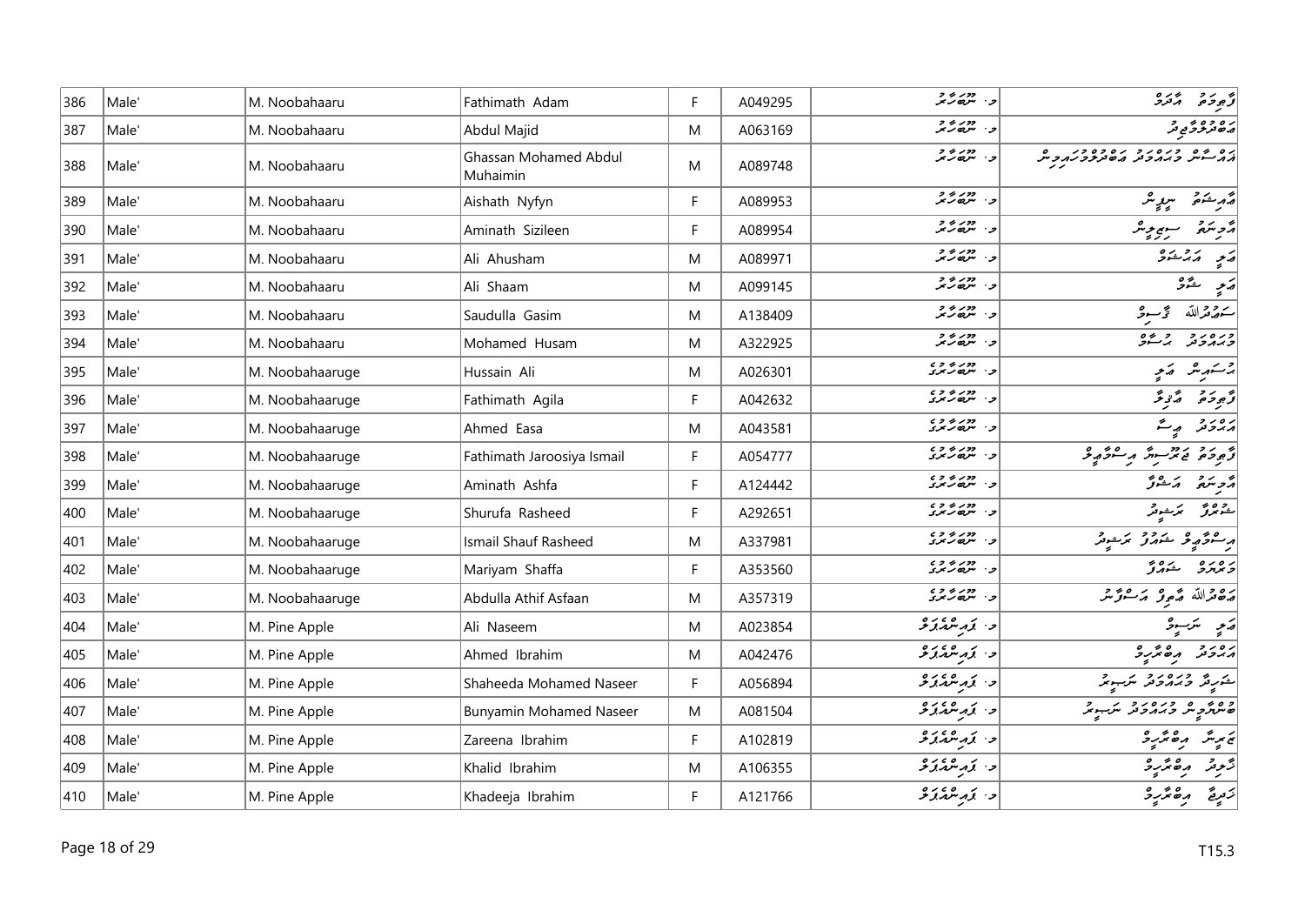| 411 | Male' | M. Pine Apple      | Aishath Rukshana Ismail     | F. | A121767 | د· برَم عند رَمْح                | ۇرىئو دە ئەش رىشى ھ                                     |
|-----|-------|--------------------|-----------------------------|----|---------|----------------------------------|---------------------------------------------------------|
| 412 | Male' | M. Pine Apple      | Aishath Sulthana Ahmed      | F  | A158140 | د· ډَم شمه زَ د                  | و دشته ده ده ده در د                                    |
| 413 | Male' | M. Pine Apple      | Shazin Bin Muhammadh Naseer | M  | A215253 | د· برَم ِسْمَدْ زَكْرُ           | أن والمعالج المسترد المستورج المراجع المستورج المسترجع  |
| 414 | Male' | M. Pine Apple      | Mariyam Nuha Naseem         | F  | A334879 | د· ډَمرسمه ِرَ د                 | ر ه ره دو تر تر دو                                      |
| 415 | Male' | M. Pine Apple      | Khabtha Khalid Ibrahim      | F. | A344399 | د· ډَمر شمه زَ دْ                | زەۋ ئوبر رەپرى                                          |
| 416 | Male' | M. Plum            | Aishath Mohamed Manik       | F  | A059493 | و . ووو                          | התשים כמתכתכתים                                         |
| 417 | Male' | M. Ranili          | Mohamed Sobah               | M  | A051645 | - ئىشدىر                         | وره دو ده و                                             |
| 418 | Male' | M. Ranili          | Ahmed Mushil Sobah          | M  | A151619 | و· برگرمرمر<br> و· برگرمرمرم     | رەرد دەھ بەھ                                            |
| 419 | Male' | M. Rose View       | Ahmed Niyaz                 | M  | A037208 | - برعور                          | גפנק יידע                                               |
| 420 | Male' | M. Rose View       | Mohamed Aneel               | M  | A037209 | اح مي شوه د                      | ورەرو كەبدى                                             |
| 421 | Male' | M. Rose View       | Fathmath Niyasha            | F. | A073828 | اح مي ه هو مر                    | قرموخرة مسرقته                                          |
| 422 | Male' | M. Rose View       | Hawwa Adam                  | F  | A073829 |                                  | ره و دره                                                |
| 423 | Male' | M. Rose View       | Hussain Sharif              | M  | A096771 | ح به مرکب محر مر                 | رحم شهر میگیرد میشود.<br>مستقب <sup>ر</sup>             |
| 424 | Male' | M. Rose View       | Aminath Reesha              | F  | A148629 | د . ئۇس <sup>ق</sup> رە <i>ۋ</i> | أأدوسكم المحميطة                                        |
| 425 | Male' | M. Seenu Villa     | Gamariyya Abdul Gafoor      | F  | A087314 | ى سوپى <i>گو</i> مۇ              | גג כב גם בכתבת.<br>צבינגיל גם בבתיבת בינ                |
| 426 | Male' | M. Seenu Villa     | Maaisha Ahmed               | F  | A102985 | ى سوپى <i>گو</i> مۇ              | أقرمر مقالح ورود                                        |
| 427 | Male' | M. Seenu Villa     | Maeesha Ahmed               | F  | A102986 | ى سوپى <i>گو</i> مۇ              | بر 2 ر ح<br>م <i>ر</i> بر <del>د</del> تر<br>  تەرەپىتە |
| 428 | Male' | M. Seenu Villa     | Neesha Ahmed                | F  | A167171 | ى سوس <sub>ى</sub> مۇرىگە        | أسريتش كدر و د                                          |
| 429 | Male' | M. Seenu Villa     | Aishath Ahmed               | F. | A362646 | ى سېش <sub>ھو</sub> گە           | أحدث شده بدره                                           |
| 430 | Male' | M. Seenu Villa     | Hussain Naaish Ahmed        | M  | A364322 | ى سوپى <i>گو</i> مۇ              | ج سەر شەھر شەھر مەردىر                                  |
| 431 | Male' | M. Seenu Villa     | Fathmath Shahma Ahmed       | F  | A376678 | ى سوپى <i>گو</i> مۇ              | قروح شروه ره رو                                         |
| 432 | Male' | M. Seenu Villa     | Reesha Ahmed                | F  | A389794 | د. سوسره وگ                      | پرینڈ   پر پر ور                                        |
| 433 | Male' | M. Shaakiree Hiyaa | Abida Abdul Gafoor          | F  | A039568 | و · ستگار موردگر<br>گروپر        | و معرض مده ده درد د<br>مصرف مصر در در                   |
| 434 | Male' | M. Shaakiree Hiyaa | Shifaz Ibrahim              | M  | A112917 | و- ڪويوبردگر<br>سنڌيوبر          | شوژی مره تر د<br>مسروی م                                |
| 435 | Male' | M. Shaakiree Hiyaa | Ibrahim Irufan              | M  | A154562 | و- ڪُما بوريز<br>د               | ە ھەترىر 2<br>س<br>ەپە ئەرمىتر                          |
| 436 | Male' | M. Shaakiree Hiyaa | Mohamed Shanif              | M  | A154657 | و، ڪُن پررگ                      | ورەرو ئەس                                               |
|     |       |                    |                             |    |         |                                  |                                                         |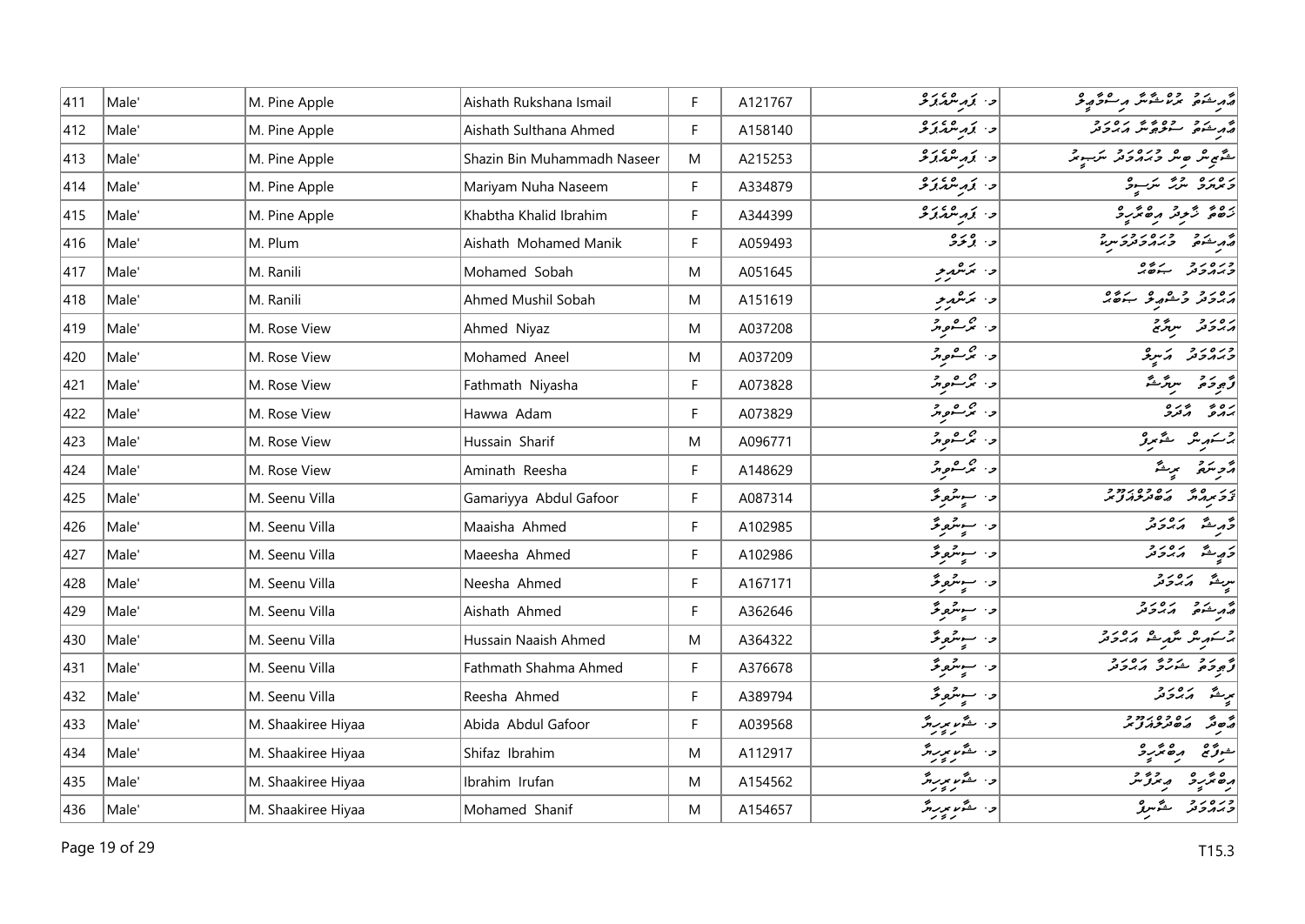| 437 | Male' | M. Shaakiree Hiyaa | Faisal Anwar                           | M         | A266693 | و ، ڪُن پوريڙ<br>مشتر ۽ ر   | تەرىبىق ئەسھەت                                               |
|-----|-------|--------------------|----------------------------------------|-----------|---------|-----------------------------|--------------------------------------------------------------|
| 438 | Male' | M. Shaakiree Hiyaa | Hamdhan Ali                            | ${\sf M}$ | A309889 | و- ڪُما پررگ                | پروتر شر کامی                                                |
| 439 | Male' | M. Shaakiree Hiyaa | Mohamed Jinah                          | ${\sf M}$ | A309896 | و- ڪُما بور پڙ<br>د         | ورەرو يې شە                                                  |
| 440 | Male' | M. Shaakiree Hiyaa | Aishath Sausan Aboobakuru              | F         | A342953 | ە سىم ئەرىرىدى.<br>مەمۇرىيە |                                                              |
| 441 | Male' | M. Silver Dale     | Abdul Hameed Ahmed Didi                | M         | A056233 | ار. سوۋىر، دەر              | קס כסק כל הקבציקות<br>הסתיכה כל ההכנקות                      |
| 442 | Male' | M. Sleet           | Dhon Fathimath                         | F         | A040098 | د. سگوهی                    | بره و پر د<br>ترسرگ <sub>ی</sub> ر کرد                       |
| 443 | Male' | M. Sleet           | Ismail Shafeeq                         | M         | A040967 | لى سىمب <i>و</i> غ          | بر شۇن ئى ئىستىر ئىچ                                         |
| 444 | Male' | M. Sleet villa     | Ismail Sharim Mohamed                  | M         | A395093 | وسن هو پيءِ و گِر           |                                                              |
| 445 | Male' | M. Snow Villa      | Mariyam Shaba (Eyomali<br>Wedande)     | F         | A457778 | د. سەنگە دۇ                 | ر ٥ ر ٥ ر ٢ ر ٢ ٢ ٢ ٥ ر ٥ ٢٥<br>5 برمرد شده (ممروح و ٢ سنة ) |
| 446 | Male' | M. Snow Villa      | Shaan Ameen (Seyan Bandara<br>Wedande) | ${\sf M}$ | A457779 | د. سه پمگر و قمر            | شه می که د هر استر می مورد است و د مره می است )              |
| 447 | Male' | M. Soma            | Ahmed Rilwan Abdulla                   | M         | A000521 | د. مشتر                     | أبره برو موسوع مروح الله                                     |
| 448 | Male' | M. Soma            | Abdul Kareem Abdulla                   | M         | A002771 | د. مشۇ                      | رەدەر رە ئەھەراللە                                           |
| 449 | Male' | M. Soma            | Aishath Areesha                        | F         | A022936 | د . شۇ                      | م المستوفر الم المريضة                                       |
| 450 | Male' | M. Soma            | Mohamed Sami Abdul Kareem              | M         | A041584 | د . شۇ                      | ورەر دېمبر دەدەر دە                                          |
| 451 | Male' | M. Soma            | Ahmed Althof Ibrahim Didi              | ${\sf M}$ | A158146 | د. مشرمحه                   | رەرد رەپە مەھەر دوبر                                         |
| 452 | Male' | M. Soma            | Ibrahim Yamaam Mohamed<br>Sami         | M         | A336020 | د. مشتر                     | وه و د ده ورور د عر                                          |
| 453 | Male' | M. Soma            | Ahmed Junaanu Ramzee                   | M         | A339314 | و. مشۇ                      | ر و د و و په د و د و پ <sub>و</sub>                          |
| 454 | Male' | M. Soma            | Abdulla Jailam Ramzee                  | M         | A339315 | ە بەشق                      | رەۋراللە قەرىخى ئىردىپ                                       |
| 455 | Male' | M. Soma            | FATHMATH ZAINA FAYAZ                   | F         | A349645 | د. مشرمح                    | ۋە دە يېرىت زىژىن                                            |
| 456 | Male' | M. Soma            | Ibrahim Zayan Fayaz                    | M         | A366076 | و. مشتر                     |                                                              |
| 457 | Male' | M. Soma View       | Fathimath Salma                        | F         | A043778 | ا د. سکو وړ                 | وَجِيحَةَ سَعْرَةً                                           |
| 458 | Male' | M. Sun Rest        | Faruhana Jauhary                       | F         | A032576 | ى سەھەپرىشق                 | كروور رورير                                                  |
| 459 | Male' | M. Sun Rest        | Asir Nizar                             | M         | A033921 | ى سەھەپرىشق                 | ۇسىر ئىس ئىر                                                 |
| 460 | Male' | M. Sun Rest        | Nafiu Nizar                            | M         | A039037 | ى سەئىر بىر يىل ھ           | لترور سريح تر                                                |
|     |       |                    |                                        |           |         |                             |                                                              |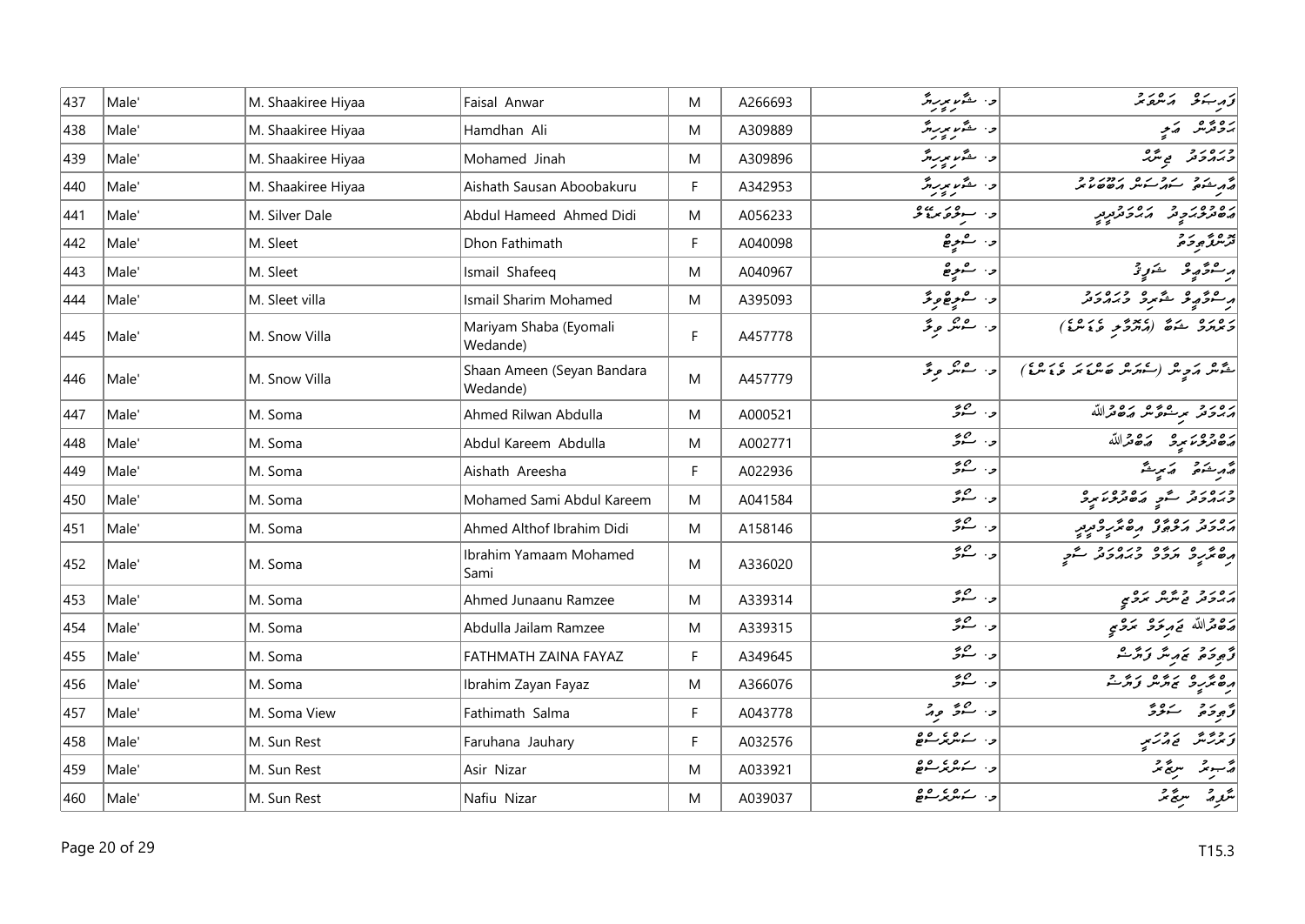| 461 | Male' | M. Sun Rest   | Nahid Nizar             | M         | A147146 | ى سەھەر شۇھ                                     | م <i>تزب</i> ر ترجيح مر                                        |
|-----|-------|---------------|-------------------------|-----------|---------|-------------------------------------------------|----------------------------------------------------------------|
| 462 | Male' | M. Vaijehey   | Moosa Mohamed Manik     | M         | A011667 | و· قەدەتر                                       | ה מוסנכנגל                                                     |
| 463 | Male' | M. Vaijehey   | Ismail Mohamed Manik    | M         | A011965 | و· <sub>ح</sub> ً مرب <i>ع</i> گ                | ת ביציק במתכנציתי                                              |
| 464 | Male' | M. Vaijehey   | Fathimath Mohamed Manik | F         | A012149 | و· قەدىمى<br>م                                  | 2 <i>ב ג</i> ם ג 2 גע<br>2 <i>ג</i> וג 2 تور سور<br>وٌ جو تر و |
| 465 | Male' | M. Vaijehey   | Ibrahim Mohamed Manik   | M         | A012150 | و· قەم قى <sup>مى</sup>                         | ەر ھەتئەر 2<br>س<br>2 ג 2 ג 2 ג 2<br>פ ג ח ב تو 3 س            |
| 466 | Male' | M. Vaijehey   | Hawwa Mohamed Manik     | F         | A038625 | و· <sub>ح</sub> <sub>مرقع</sub> ر               | נים כנסנכנית                                                   |
| 467 | Male' | M. Vaijehey   | Ahmed Aslam             | M         | A051385 | و· <sub>ح</sub> مربع ده<br>و· ح مربع ر          | ړه رو پر ۱۵۷۵                                                  |
| 468 | Male' | M. Vaijehey   | Hassan Mohamed Manik    | M         | A066554 | و· <sub>ح</sub> کرم <sup>ی می</sup>             | يُرَسَرَسُ وَيَرْدُونُونَ سِرِدٍ                               |
| 469 | Male' | M. Vaijehey   | Ali Ashraf              | M         | A068776 | و· قەم قى <sup>رى</sup>                         | أقذمت المرشومزقر                                               |
| 470 | Male' | M. Vaijehey   | Hussain Mohamed Manik   | M         | A069657 | وستحمر فيميح                                    | ג אילי בממכנקל מי                                              |
| 471 | Male' | M. Vaijehey   | Adam Mohamed Manik      | M         | A094239 | و· قەدىمى<br>م                                  | שנים כנסנכנית.<br>הבקר כההכבקביתיו                             |
| 472 | Male' | M. Vaijehey   | Aminath Mohamed Manik   | F         | A151278 | و· قەدىمى<br>م                                  | י גר כגם בגישת.<br>גריתים בגבריתים                             |
| 473 | Male' | M. Vaijehey   | Mohamed Aman Moosa      | M         | A161260 | و· قەدەتر                                       | כנסגב גגם בכל.<br>בגהכת הכית כל                                |
| 474 | Male' | M. Vaijehey   | Razaan Adam Mohamed     | M         | A332185 | و· <sub>ح</sub> مربع ده<br>و· ح مربع ر          | קנים ניקם בקסקב<br>זקאית הנקב בההכנק                           |
| 475 | Male' | M. Vaijehey   | Mariyam Moosa           | F         | A334796 | و· <sub>ح</sub> مرة ع                           | د ه ده در م                                                    |
| 476 | Male' | M. Vaijehey   | Aminath Faiha Jalal     | F         | A335500 | و· عَهرٍ في                                     | أأدبتكم وكراثا وتحر                                            |
| 477 | Male' | M. Vaijehey   | Aminath Sanan Hassan    | F         | A356075 | و· عَهرِ في                                     | ۇ دىرە كەنگەر كەككەر                                           |
| 478 | Male' | M. Vaijehey   | Ahmed Azumaan           | ${\sf M}$ | A365262 | و· <sub>ح</sub> ً مرب <i>ع</i> گ                | גפני גפיים                                                     |
| 479 | Male' | M. Vaisoori   | Mohamed Abdul Raaziq    | ${\sf M}$ | A360224 | د <sub>ا</sub> <sub>ک</sub> رم <sup>22</sup> مر | כנסנכ נסכס מ"כ<br>הממכת מסתמיתים ב                             |
| 480 | Male' | M. Vaisoori   | Yoosuf Yaish            | M         | A377714 |                                                 | ود وه پر په شو                                                 |
| 481 | Male' | M. Vaisoori   | Ahmed Rilwan            | M         | A377717 |                                                 | رەرد برردەر<br>مەردىر برىنىۋىر                                 |
| 482 | Male' | M. West House | Sooza Ahmed             | F         | A039644 | <sub>ى</sub> ، مى مەھ ئەرمىي                    | رددی پرور د                                                    |
| 483 | Male' | M. West House | Mohamed Nimal           | M         | A039653 | ى ئەھەردە                                       | و ر ه ر د<br>تر پر ژ تر<br>سردگو                               |
| 484 | Male' | M. West House | Aishath Shaury          | F         | A043214 | ى ئەھەردە                                       | وكرمشكم الشكرمي                                                |
| 485 | Male' | M. West House | Jameela Mohamed         | F         | A094950 | و. ۇسقۇرۇرمى                                    | پر بخر<br>  پر بخر<br>و ره ر و<br><i>د ب</i> رگرفر             |
| 486 | Male' | M. West House | Adul Abdul Azeez        | ${\sf M}$ | A334576 | - ، مۇسمۇرىيە<br>مەركەبەر                       | ر وه ده ده وه در د<br>مردر در محمد دم د                        |
|     |       |               |                         |           |         |                                                 |                                                                |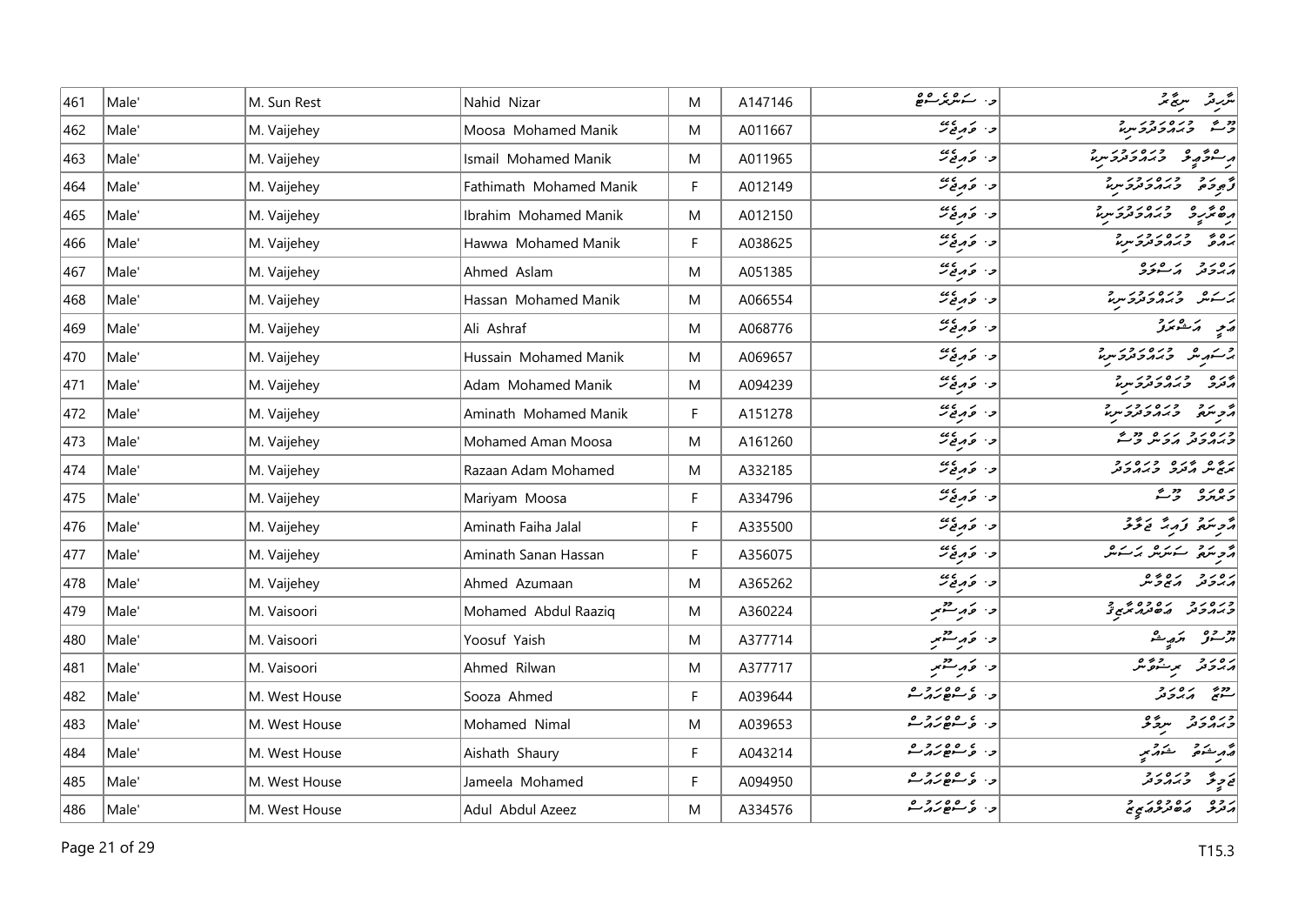| 487           | Male' | M. West House       | Yaeesh Mohamed Nimal    | M  | A350083 | ى ئەمەم <i>دە</i> ر                 | أتركه عشر وبروتر الروحي                                                                             |
|---------------|-------|---------------------|-------------------------|----|---------|-------------------------------------|-----------------------------------------------------------------------------------------------------|
| 488           | Male' | M. Yuznee           | Mohamed Ajlan Amir      | M  | A357885 | اح- افریقی میں<br>ا                 | כנסגב גם גם ב"ב.<br>בגתכת הבלת הכת                                                                  |
| 489           | Male' | M. Yuznee           | Ahmed Akmal Amir        | M  | A370338 | و گرمج س                            | ג סגב גם גם ביי ב<br>הגבע, העביב, הביב                                                              |
| 490           | Male' | M. Zubaidhaa Manzil | Aminath Zubaida         | F. | A033174 | د به ه د وروسره و                   | ا پژ <sub>خر میکو</sub> ر<br>ے حہ مرمگر                                                             |
| 491           | Male' | M. Zubaidhaa Manzil | Husain Saleem           | M  | A035317 | و به هم د کرد شرح تو                | پر سە <b>ر</b> بىر<br>ستهور                                                                         |
| 492           | Male' | M. Zubaidhaa Manzil | Khadeeja Nazly          | F  | A044676 | د به ه د ترد شرح نو                 | زَمِرِيحَ سَرَجْ مِهِ                                                                               |
| $ 493\rangle$ | Male' | M. Zubaidhaa Manzil | Ahmed Ali Saleem        | M  | A049218 | د به ه د وروسره و                   | رود د چې سکوچ                                                                                       |
| 494           | Male' | M. Zubaidhaa Manzil | Aishath Fareeda         | F  | A056987 | و .   ج <i>څه د ترڅ</i> شريع څر     | ە مەشقى ئى ئېرىتر                                                                                   |
| 495           | Male' | M. Zubaidhaa Manzil | Fathmath Arisha Hussain | F  | A072390 | د ، مخ <i>کار فرد ش</i> هر و        | تح ودو المراسق برسكها مر                                                                            |
| 496           | Male' | M. Zubaidhaa Manzil | Aminath Nahiya          | F. | A140831 | ى سىھەد ترىر شىرى<br>س              | اړم سره<br>سوبربو                                                                                   |
| 497           | Male' | M. Zubaidhaa Manzil | Fathmath Nuha           | F  | A247325 | و به هم د کرد شرح تو                | و مر د<br>گ<br>سرمجه                                                                                |
| 498           | Male' | M. Zubaidhaa Manzil | Aishath Luyoona         | F  | A328650 | د به محدود تره شرح ش                | د مهر شو د<br>در مشو د<br>حەد بىر                                                                   |
| 499           | Male' | M. Zubaidhaa Manzil | Mariyam Mooha Midhath   | F. | A329941 | د به ه د وروسره و                   | $\rightarrow$ $\rightarrow$ $\rightarrow$ $\rightarrow$ $\rightarrow$<br>, , ,<br>ومرازح وتر وتربره |
| 500           | Male' | M. Zubaidhaa Manzil | Fathmath Lubaina        | F. | A334266 | ى سىھەر تەركىرى<br>سىمە ئەركىرى ئىس | ا توج څخه د<br>مرضم متر                                                                             |
| 501           | Male' | M. Zubaidhaa Manzil | Ibrahim Amaan Hussain   | M  | A347744 | و به هم د کرد شرح گر                | מסיקנק מכית משימית                                                                                  |
| 502           | Male' | M. Zubaidhaa Manzil | Mohamed Eeman Hussain   | M  | A347745 | و به هم د کرد شرح گر                | وبرازونز اروش برستارش                                                                               |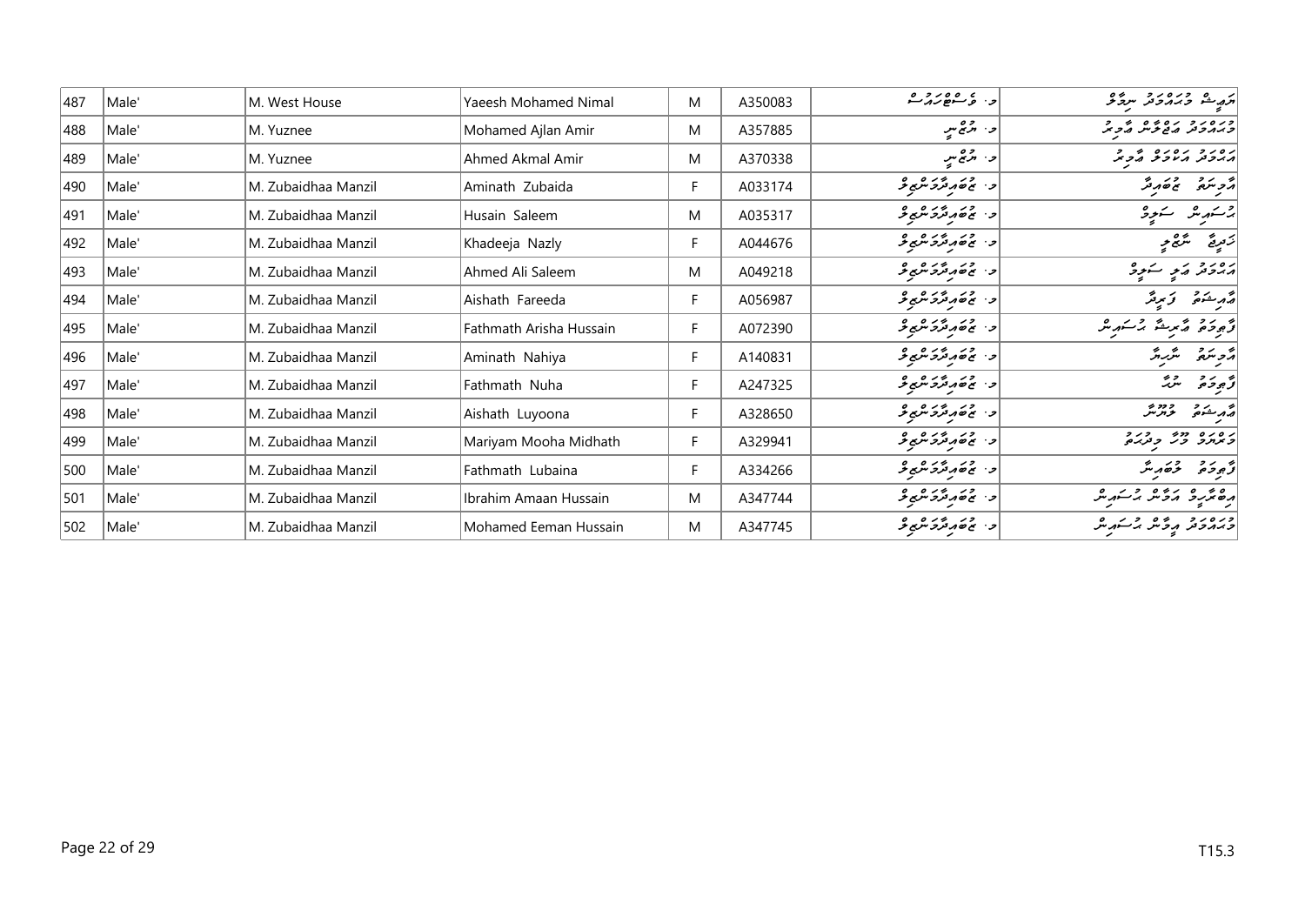## *w7qAn8m? sCw7mRo>u; wEw7mRw;sBo<*

| ' مرمر | 'يئرىثر: |
|--------|----------|
|        |          |
|        |          |
|        |          |

## *w7q9r@w7m> sCw7qHtFoFw7s; mAm=q7 w7qHtFoFw7s;*

| ىر تە | $\mathcal{O} \times$<br>$\sim$ | $\sim$<br>. . | لترنثر |
|-------|--------------------------------|---------------|--------|
|       |                                |               |        |
|       |                                |               |        |
|       |                                |               |        |

| انترنثر: | $^{\circ}$ | يبرهر | $^{\circ}$<br>سرسر |
|----------|------------|-------|--------------------|
|          |            |       |                    |
|          |            |       |                    |
|          |            |       |                    |

| ' ئىرتىر: | سر سر |  |
|-----------|-------|--|
|           |       |  |
|           |       |  |
|           |       |  |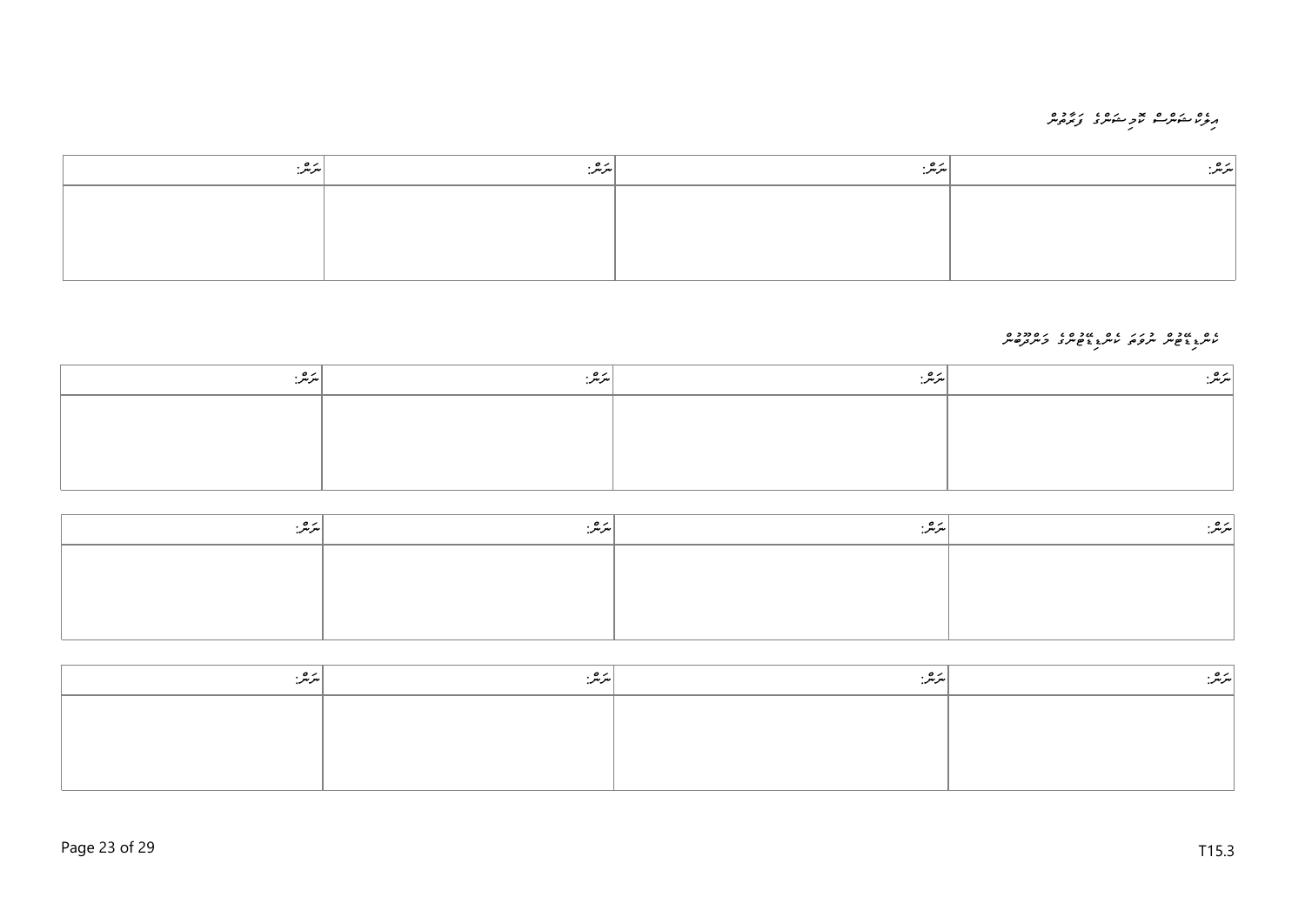| يزهر | $^{\circ}$ | ىئرىتر: |  |
|------|------------|---------|--|
|      |            |         |  |
|      |            |         |  |
|      |            |         |  |

| <sup>.</sup> سرسر. |  |
|--------------------|--|
|                    |  |
|                    |  |
|                    |  |

| ىئرىتر. | $\sim$ | ا بر هه. | لىرىش |
|---------|--------|----------|-------|
|         |        |          |       |
|         |        |          |       |
|         |        |          |       |

| 。<br>مرس. | $\overline{\phantom{a}}$<br>مر مىر | يتريثر |
|-----------|------------------------------------|--------|
|           |                                    |        |
|           |                                    |        |
|           |                                    |        |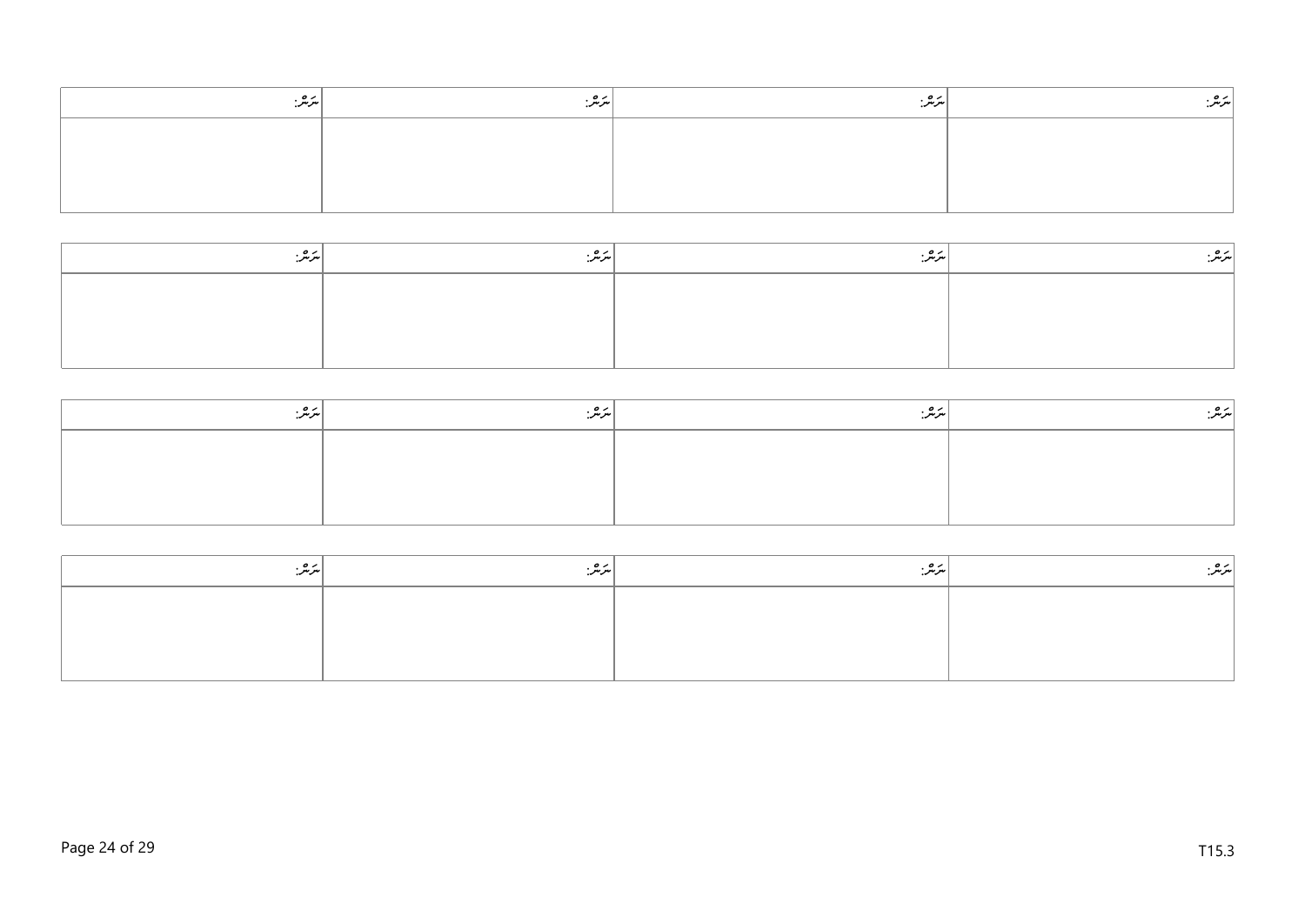| ير هو . | $\overline{\phantom{a}}$ | يرمر | اير هنه. |
|---------|--------------------------|------|----------|
|         |                          |      |          |
|         |                          |      |          |
|         |                          |      |          |

| ئىرتىر: | $\sim$<br>ا سرسر . | يئرمثر | o . |
|---------|--------------------|--------|-----|
|         |                    |        |     |
|         |                    |        |     |
|         |                    |        |     |

| انترنثر: | ر ه |  |
|----------|-----|--|
|          |     |  |
|          |     |  |
|          |     |  |

|  | . ه |
|--|-----|
|  |     |
|  |     |
|  |     |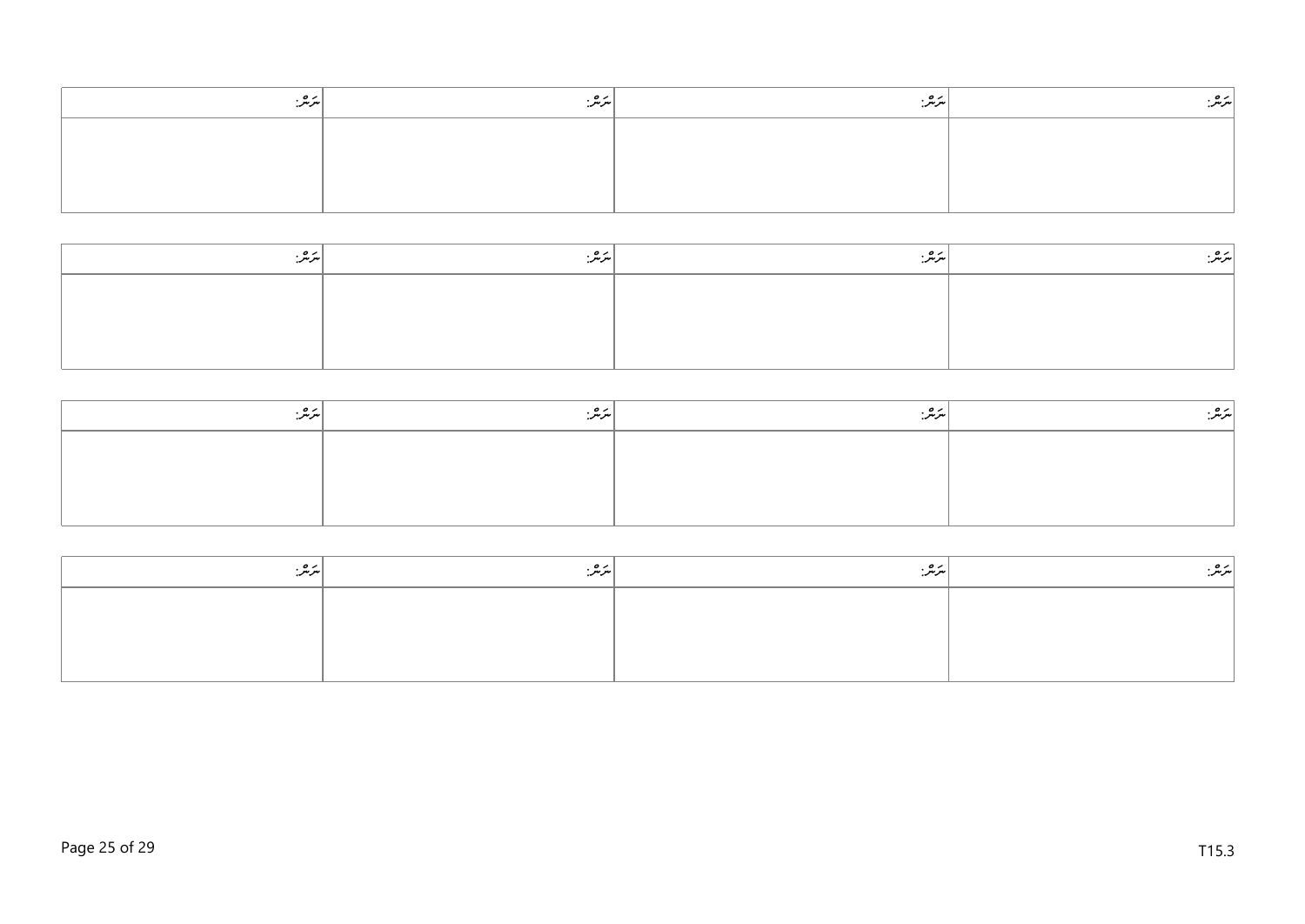| ير هو . | $\overline{\phantom{a}}$ | يرمر | اير هنه. |
|---------|--------------------------|------|----------|
|         |                          |      |          |
|         |                          |      |          |
|         |                          |      |          |

| ىر تىر: | $\circ$ $\sim$<br>" سرسر . | يبرحه | o . |
|---------|----------------------------|-------|-----|
|         |                            |       |     |
|         |                            |       |     |
|         |                            |       |     |

| 'تترنثر: | . .<br>يسمونس. |  |
|----------|----------------|--|
|          |                |  |
|          |                |  |
|          |                |  |

|  | . ه |
|--|-----|
|  |     |
|  |     |
|  |     |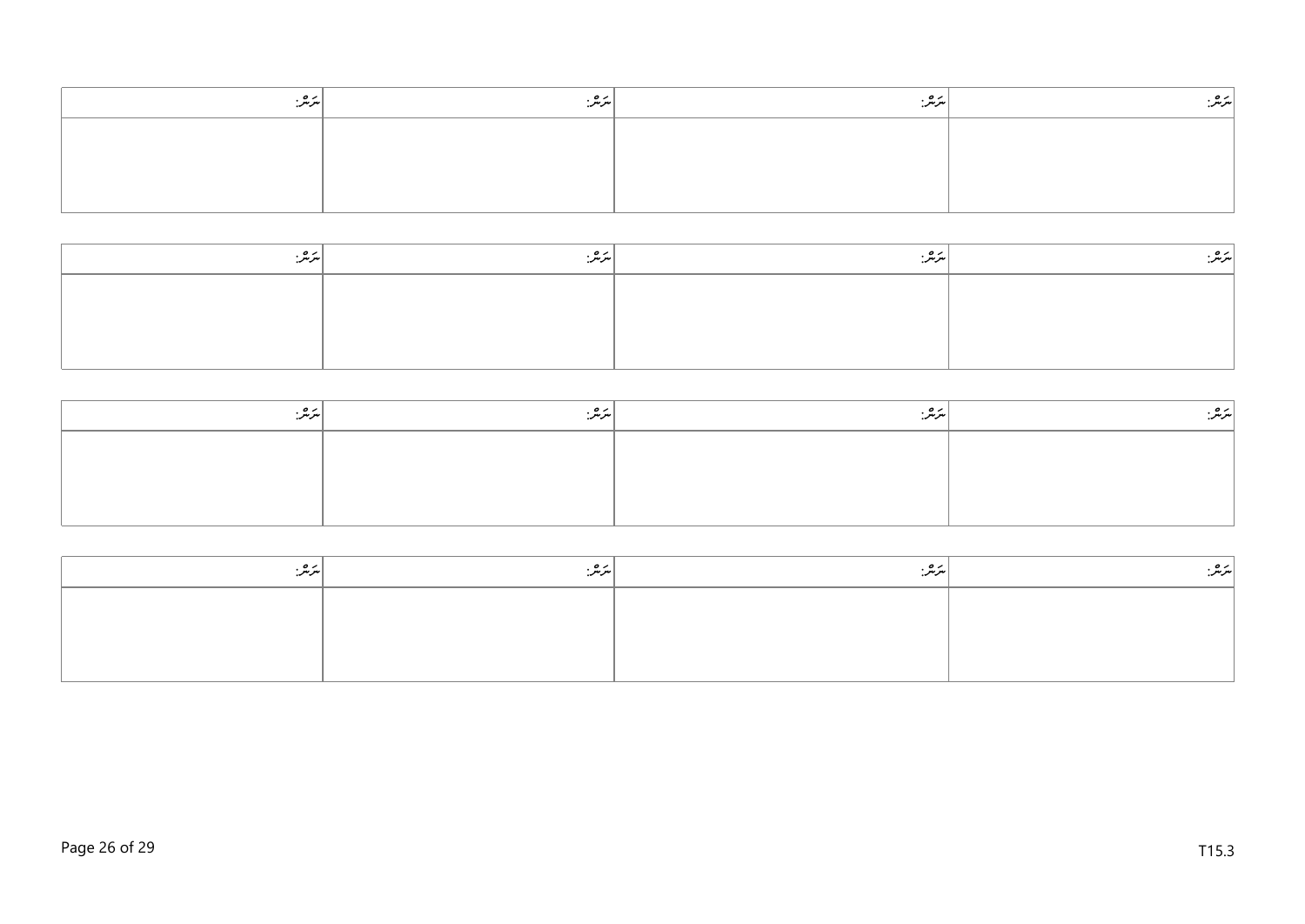| $\cdot$ | ο. | $\frac{\circ}{\cdot}$ | $\sim$<br>سرسر |
|---------|----|-----------------------|----------------|
|         |    |                       |                |
|         |    |                       |                |
|         |    |                       |                |

| يريثن | ' سرسر . |  |
|-------|----------|--|
|       |          |  |
|       |          |  |
|       |          |  |

| بر ه | 。 | $\overline{\phantom{0}}$<br>َ سومس |  |
|------|---|------------------------------------|--|
|      |   |                                    |  |
|      |   |                                    |  |
|      |   |                                    |  |

| 。<br>. س | ىرىىر |  |
|----------|-------|--|
|          |       |  |
|          |       |  |
|          |       |  |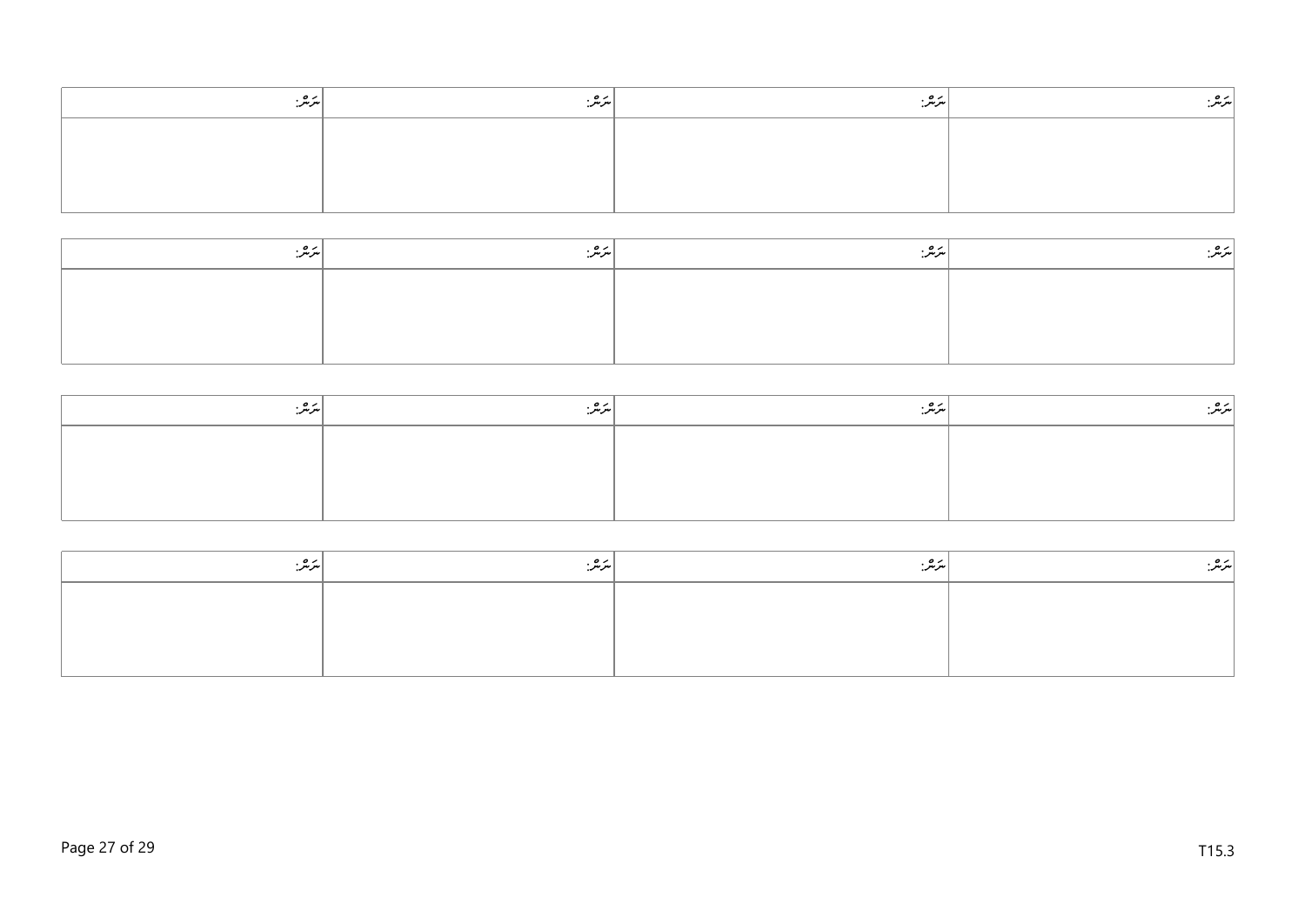| ير هو . | $\overline{\phantom{a}}$ | يرمر | لتزمثن |
|---------|--------------------------|------|--------|
|         |                          |      |        |
|         |                          |      |        |
|         |                          |      |        |

| ىر تىر: | $\circ$ $\sim$<br>" سرسر . | يبرحه | o . |
|---------|----------------------------|-------|-----|
|         |                            |       |     |
|         |                            |       |     |
|         |                            |       |     |

| 'تترنثر: | 。<br>,,,, |  |
|----------|-----------|--|
|          |           |  |
|          |           |  |
|          |           |  |

| 。 |  |  |
|---|--|--|
|   |  |  |
|   |  |  |
|   |  |  |